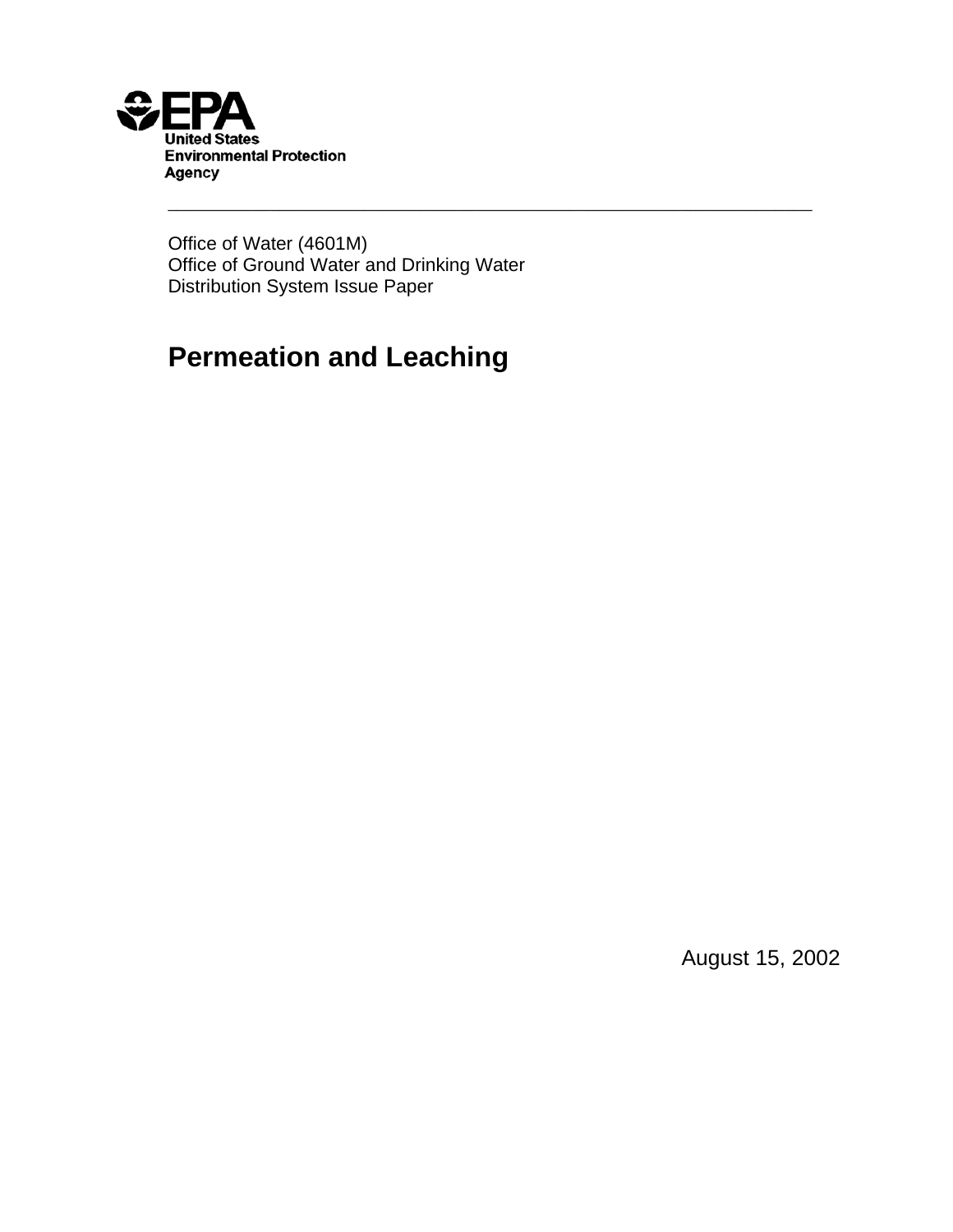# PREPARED FOR:

# U.S. Environmental Protection Agency Office of Ground Water and Drinking Water Standards and Risk Management Division 1200 Pennsylvania Ave., NW Washington DC 20004

Prepared by: AWWA With assistance from Economic and Engineering Services, Inc

#### **Background and Disclaimer**

The USEPA is revising the Total Coliform Rule (TCR) and is considering new possible distribution system requirements as part of these revisions. As part of this process, the USEPA is publishing a series of issue papers to present available information on topics relevant to possible TCR revisions. This paper was developed as part of that effort.

The objectives of the issue papers are to review the available data, information and research regarding the potential public health risks associated with the distribution system issues, and where relevant identify areas in which additional research may be warranted. The issue papers will serve as background material for EPA, expert and stakeholder discussions. The papers only present available information and do not represent Agency policy. Some of the papers were prepared by parties outside of EPA; EPA does not endorse those papers, but is providing them for information and review.

#### **Additional Information**

The paper is available at the TCR web site at:

http://www.epa.gov/safewater/disinfection/tcr/regulation\_revisions.html

Questions or comments regarding this paper may be directed to **TCR@epa.gov.**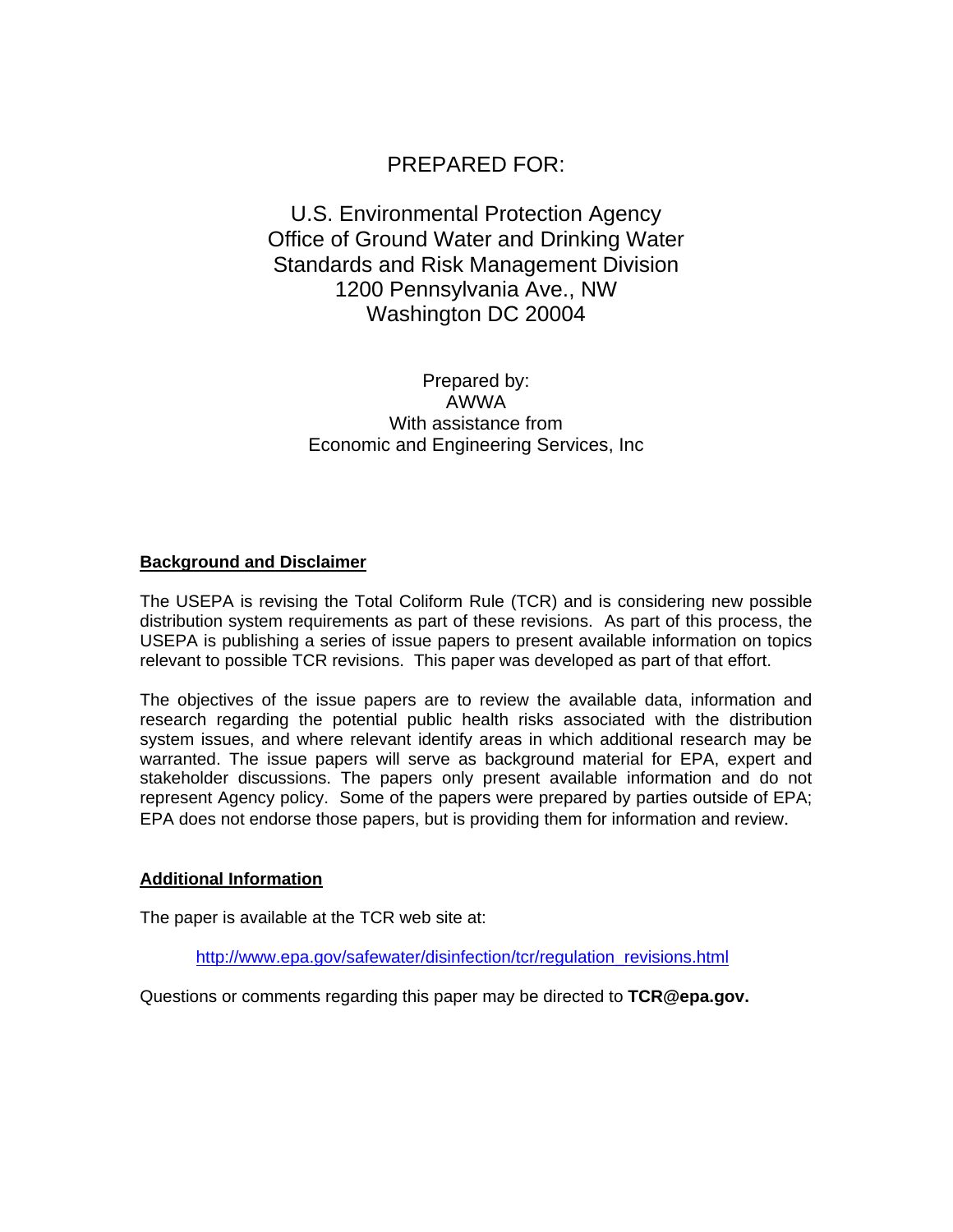# **1.0 General Description of Topics**

Distribution system infrastructure and appurtenances, including piping, linings, fixtures, and solders, can react with the water they supply as well as the external environment. These interactions can result in degradation of the distributed water. Permeation of plastic pipes and leaching from linings and metal appurtenances are known pathways for water quality degradation.

Permeation of piping materials and non-metallic joints can be defined as the passage of contaminants external to the pipe, through porous, non-metallic materials, into the drinking water. The problem of permeation is generally limited to plastic, non-metallic materials.

Leaching can be defined as "the dissolution of metals, solids, and chemicals into drinking water" (Symons et al, 2000). Leaching can result in elevated levels of metals, organic contaminants, or asbestos in water consumed at the tap. Health effects and mitigation techniques related to leaching of lead and copper from lead service lines or household plumbing materials are addressed in the Lead and Copper Rule (USEPA, 1991). Health effects associated leaching of asbestos fibers from asbestos-cement piping is currently addressed under the Phase II National Primary Drinking Water Regulations (USEPA, 1991). Thus, this White Paper will focus on leaching and permeation of organic contaminants and other metals.

#### **1.1 Permeation of Piping and Non-Metallic Joints**

Permeation is a physicochemical mass transfer phenomenon involving diffusion of a solute through a porous medium. The driving force for mass transfer is the presence of an activity (e.g., concentration) gradient with respect to the solute. The rate of permeation can be generalized in simple mathematical terms shown in Equation 1.

(1)  $N = UA(Δa)$ 

where:  $N = Mass$  Permeation Rate  $U =$  Overall Mass Transfer Coefficient  $A =$ Transfer Area  $a =$  Solute Activity

The overall mass transfer coefficient (U) is a complex function of the following variables:

- Solute properties (composition, phase)
- Medium properties (composition, pore structure, swollenness)
- Solute-medium interaction (equilibrium partitioning, diffusion coefficient)
- Pipe flow hydrodynamics (Reynolds number)
- Transfer geometry (medium thickness)
- Environmental conditions (temperature)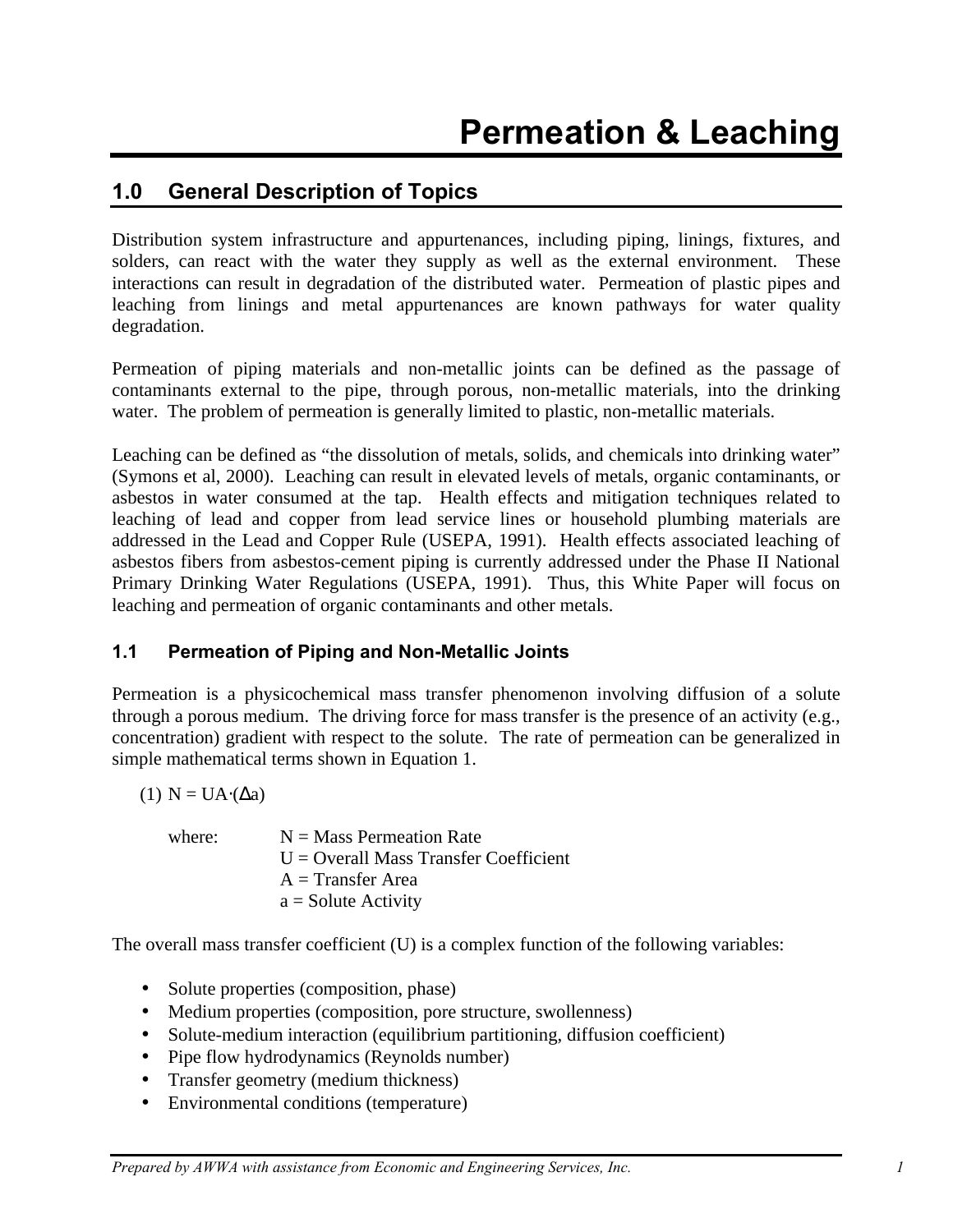Permeation of potable water mains and distribution system fittings by external contaminants can be viewed as a three-step process. First, the solute partitions between the external bulk phase (e.g., pore water, soil) and the pipe wall exterior. Next, the solute diffuses through the pore structure of the pipe or fitting. Finally, upon penetration the solute partitions between the internal bulk phase (e.g., pipe water) and the pipe wall interior.

Permeation can occur either from the vapor or aqueous phase. With respect to permeation of potable water mains, the contaminants of interest include highly volatile hydrocarbons and organic solvents. Therefore, both water mains and fittings installed in the vadose and saturated zones are susceptible to contamination by permeation (DWI0441, 1992).

### **1.2 Metals and Chemical Leaching**

Leaching is a broad category that includes the dissolution of a variety of metals and chemicals into drinking water. In some instances, it is difficult to differentiate between corrosion and leaching. Studies have been conducted to determine the rate and extent of leaching from metallic, plastic, and concrete pipes, as well as various coatings, linings, and sealants. Coatings and linings are often employed to prevent corrosion of water mains and mitigate red water problems. Among the more common linings are epoxy resins, cement-mortar, asphalt (bituminous), and concrete.

# **2.0 Description of Potential Water Quality Problems**

Table 1 provides a summary of potential water quality problems associated with permeation and leaching.

| Table 1<br><b>Summary of Potential Water Quality Problems</b> |                                                                  |  |
|---------------------------------------------------------------|------------------------------------------------------------------|--|
| Leaching<br>Permeation                                        |                                                                  |  |
| Increased VOC content of distributed water <sup>2</sup>       | Increased lead and copper levels <sup>1</sup>                    |  |
| Vinyl Chloride formation <sup>2</sup>                         | Increased asbestos levels <sup>1</sup>                           |  |
| Aesthetic issues (taste, odor, film formation)                | Increased organic contaminants from PE pipe <sup>2</sup>         |  |
|                                                               | Increased metals levels from cement pipe or linings <sup>2</sup> |  |
|                                                               | Increased organic contaminants from organic linings <sup>2</sup> |  |
|                                                               | Aesthetic issues (taste, odor, color)                            |  |

(1) Health effects associated with these parameters have already been addressed by USEPA through existing Safe Drinking

Water Act Regulations. (2) Potential direct public health impact.

The following discussion focuses on the issues listed in Table 1 that can directly impact public health (denoted by a number 2) but have not been addressed through existing Safe Drinking Water Act Regulations within the distribution system.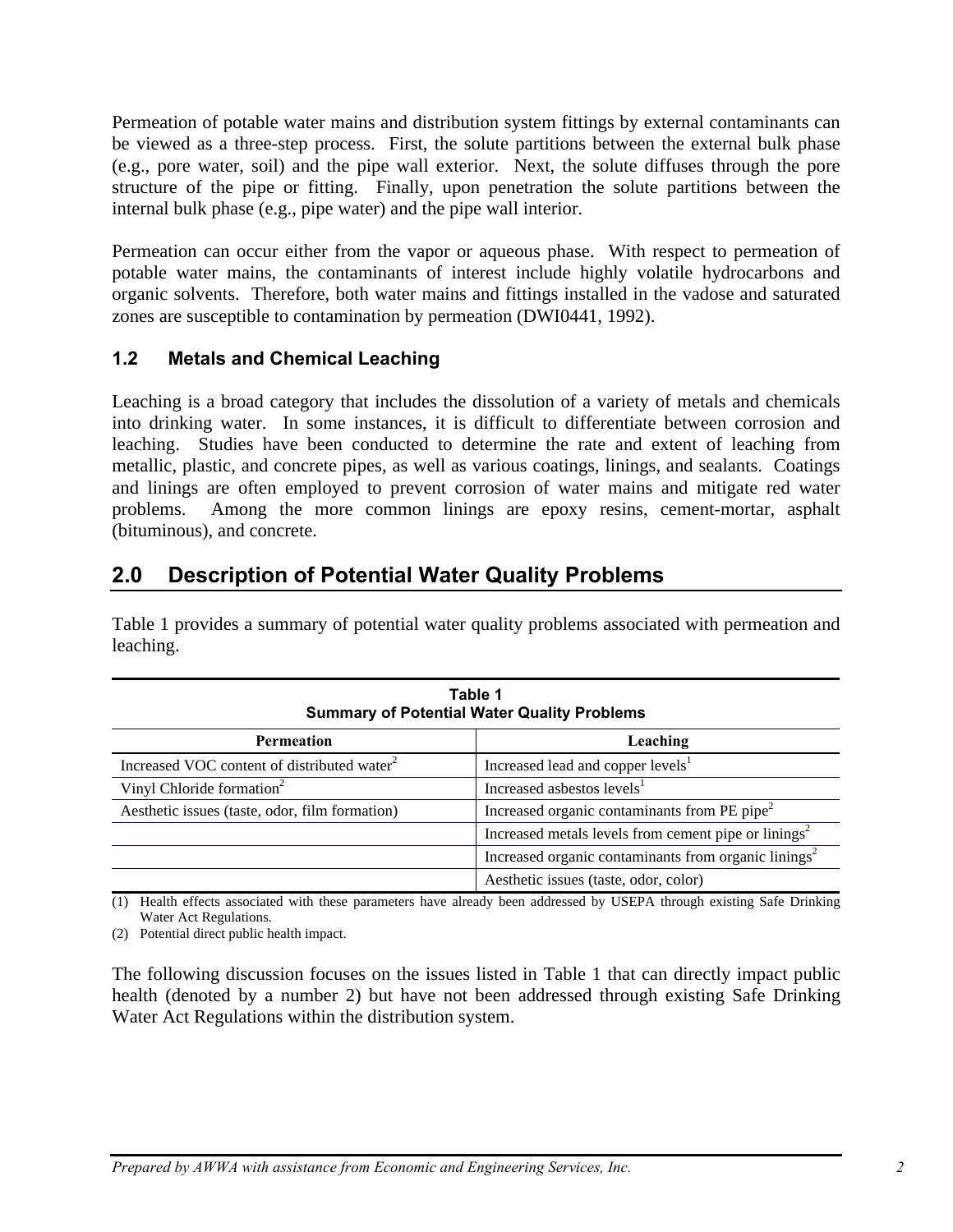# **2.1 Permeation Occurrences and Health Impacts**

# **2.1.1 Dilution Effect**

The movement of water through mains acts to dilute contaminants that have permeated the pipe wall. In a simplified hypothetical model involving clean water flowing unidirectionally through a pipe section surrounded by contaminated media (of uniform activity), the solute activity in the pipe water is related to the flow rate (Q) according to equation 2. This is referred to as convective dilution.

$$
(2) \qquad \quad a \sim 1 - e^{(-UA \cdot Q^{-1})}
$$

The rate and extent of permeation is greatest for small-diameter mains and service lines (DWI0772, 1997). These water lines contain the highest ratio of mass transfer surface area to pipe volume, and are often associated with stagnant or low flow conditions (poor convective dilution). This effect is exacerbated by the greater likelihood of accidental releases of organic contaminants such as petroleum products on a customer's property and consequently, closer to the point of withdrawal or consumption.

### **2.1.2 Case Studies**

More than 100 incidents of drinking water contamination resulting from permeation of subsurface mains and fittings have been reported in the United States (Glaza and Park, 1992). The majority of these incidents were associated with gross soil contamination in the area surrounding the pipe. The occurrence of permeation incidents was equally split between highrisk locations such as: industrial areas; former sites of fuel stations; and near underground storage tanks; and low-risk locations such as residential areas. The sources of contamination for the low-risk areas included disposal and accidental leaking of gasoline, oil, and paint thinner products (Holsen et al., 1991a).

Figure 1 illustrates the distribution system materials involved in the reported permeation incidents. Pipes composed of polymeric materials (i.e., plastics) were involved in 98% of the incidents. These materials include polybutylene, polyethylene, polyvinyl chloride (PVC), and acrylonitrile-butadiene-styrene (ABS). No reported incidents of permeation through metal-based pipe were identified.

Figure 2 illustrates the contaminants involved in reported incidents. The contaminants most likely to permeate plastic are lipophilic and non-polar in nature. Diesel and petroleum products (gasoline-range organics) were involved in 89% of the incidents, while volatile chlorinated solvents accounted for 5% of the incidents. Other contaminants that exhibit high rates of permeation include (simple) chlorinated aromatics, chlorinated and unchlorinated straight-chain aliphatic hydrocarbons, and phenolic compounds (Holsen et al., 1991a; Holsen et al., 1991b). Strongly polar pesticides (e.g. paraquat, malathion, and atrazine) and long-chained (high molecular weight) hydrocarbons were not permeation threats (DWI0032, 1990; Park et al., 1991).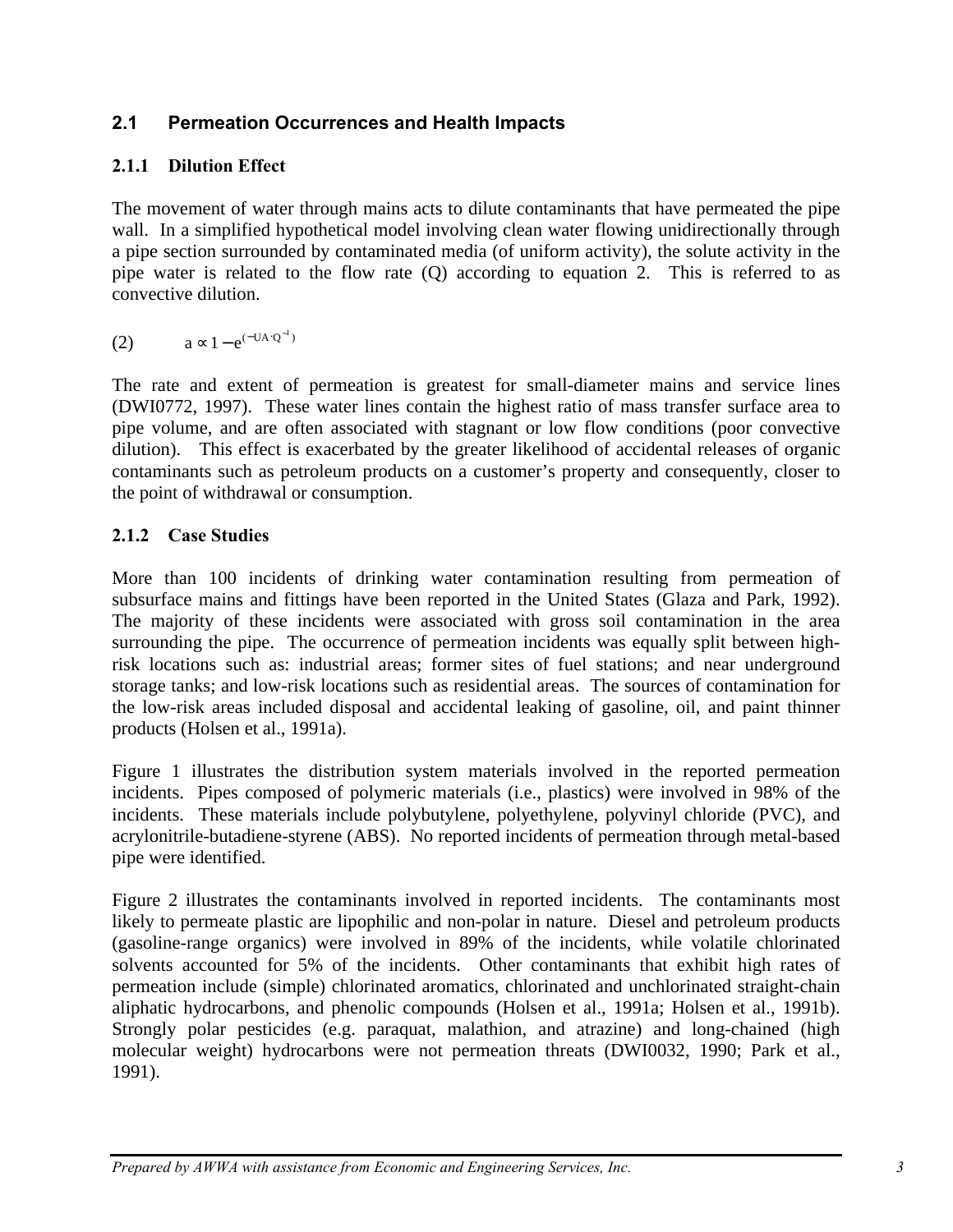

**Figure 1 Pipe materials involved in U.S. water system permeation incidents (Holsen et al., 1991a)**



**Figure 2 Contaminants involved in U.S. water system permeation incidents (Holsen et al., 1991)**

The occurrence of contamination was generally identified by the customer, and indicated by an unusual taste and odor in the tap water. For many highly toxic substances incorporated in Figure 2, including benzene, vinyl chloride, and dichloromethane, the taste and odor threshold is well above the drinking water Maximum Contaminant Level (MCL) (DWI0441, 1992; Glaza and Park, 1992).

Holsen et al. (1991a) calculated the frequency of permeation incidents for both service connections (Table 2) and water mains (Table 3). The results further indicate that polymeric pipelines are most susceptible to permeation.

| Table 2<br><b>Frequency of Permeation of Service Connections</b><br>(incidents per $10^6$ connection-year) |     |      |     |  |  |
|------------------------------------------------------------------------------------------------------------|-----|------|-----|--|--|
| <b>Polyvinyl Chloride</b><br>Metal<br><b>Polvethylene</b><br>Polybutylene                                  |     |      |     |  |  |
|                                                                                                            | 3.6 | 16.5 | 2.2 |  |  |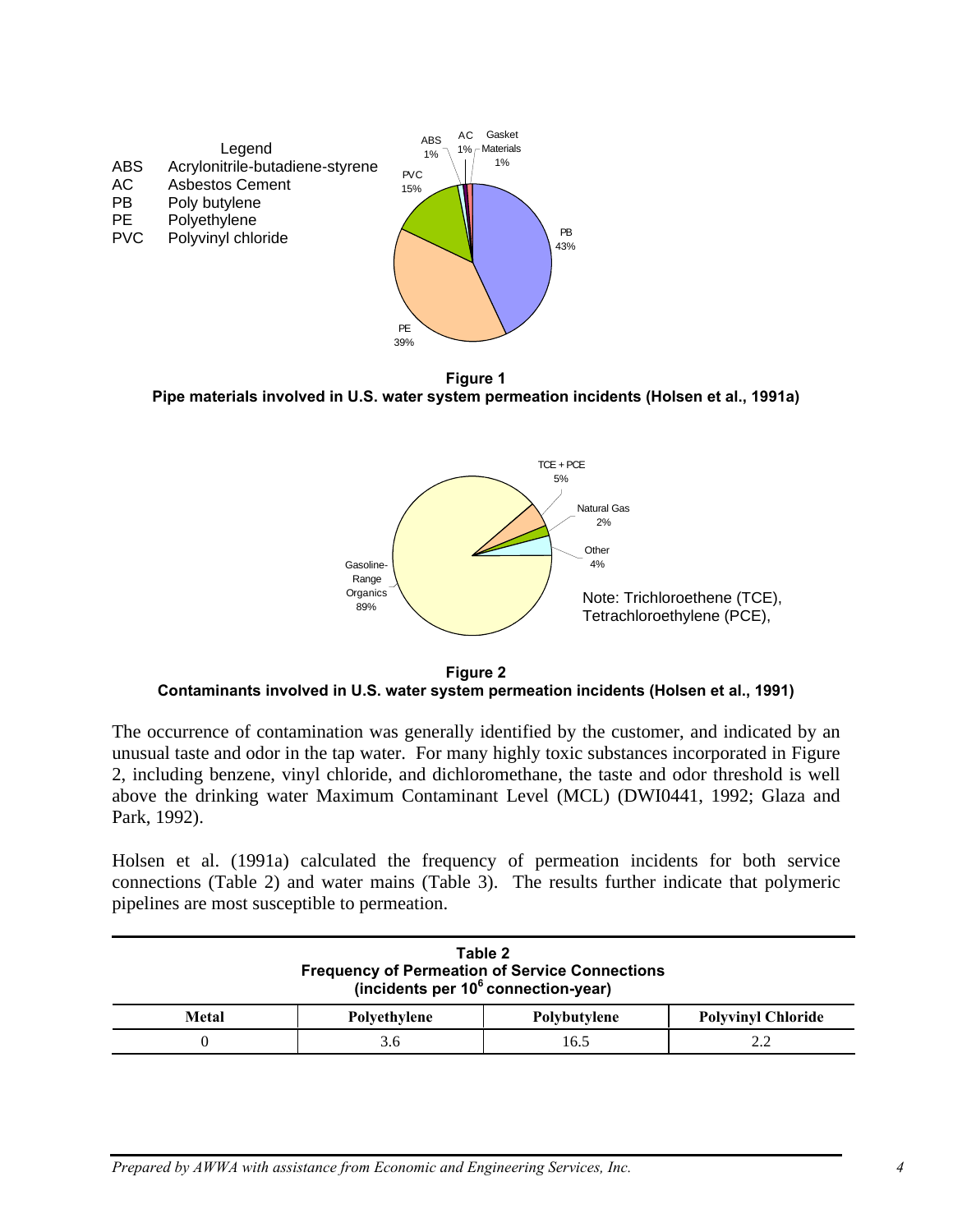| Table 3<br><b>Frequency of Permeation of Water Mains</b><br>(incidents per $10^5$ mile-year) |  |  |  |  |  |
|----------------------------------------------------------------------------------------------|--|--|--|--|--|
| <b>Metal</b><br><b>Polyvinyl Chloride</b><br><b>Asbestos Cement</b><br>Concrete              |  |  |  |  |  |
| 0.3<br>4.6                                                                                   |  |  |  |  |  |

Holsen et al. (1991a) conducted an investigation of seven sites where plastic pipe permeation had been reported. All seven incidents involved polybutylene and polyethylene service connections and were associated with gross contamination of the soil surrounding the pipe. In one instance where the cause of contamination was determined to be a 10-gallon gasoline leak onto the road surface, water quality samples were collected from the service line (after 40 hours of stagnation) and analyzed for benzene, toluene, ethylbenzene, and xylene (BTEX). The results, which are presented in Table 4, indicate that the concentrations reached were higher than the numeric value of two drinking water MCLs (MCL violation would be based on annual average exceeding numeric value).

| Table 4<br>Analytical Results from a Gasoline Permeation Incident |                                        |       |  |  |  |
|-------------------------------------------------------------------|----------------------------------------|-------|--|--|--|
| Contaminant                                                       | Water Sample $(m_Z/L)$<br>$MCL$ (mg/L) |       |  |  |  |
| Benzene                                                           |                                        | 1,300 |  |  |  |
| Toluene                                                           | 1,000                                  | 4,300 |  |  |  |
| Ethylbenzene                                                      | 700                                    | < 500 |  |  |  |
| Xylene                                                            | 10,000                                 | < 500 |  |  |  |

In March 2000, the Montana DEQ presented water quality results from another incident involving gasoline-contaminated soil. Benzene permeated a 30-inch black polyethylene service line to a concentration of 527 μg/L, over 100 times the drinking water MCL. The contact time between the pipe and contaminant was unknown.

Selleck and Marinas (1991) identified another permeation incident involving a polybutylene service connection. In this case, soil adjacent to the connection had been contaminated with chlorinated aromatics. The results of soil and service line water samples, which are provided in Table 5, indicate that contaminants were capable of permeating to concentrations above health action levels.

| Table 5<br><b>Analytical Results from a Solvent Permeation Incident</b>                           |                  |       |         |  |  |
|---------------------------------------------------------------------------------------------------|------------------|-------|---------|--|--|
| Water Sample $(\mu g/L)$<br>Contaminant<br>Level of Concern $(\mu g/L)$<br>Wet Soil Sample (g/kg) |                  |       |         |  |  |
| 1,2-Dichlorobenzene                                                                               | 600 <sup>1</sup> | 2,500 | < 0.010 |  |  |

(1) Numeric value of drinking water MCL; compliance with MCL is based on annual average.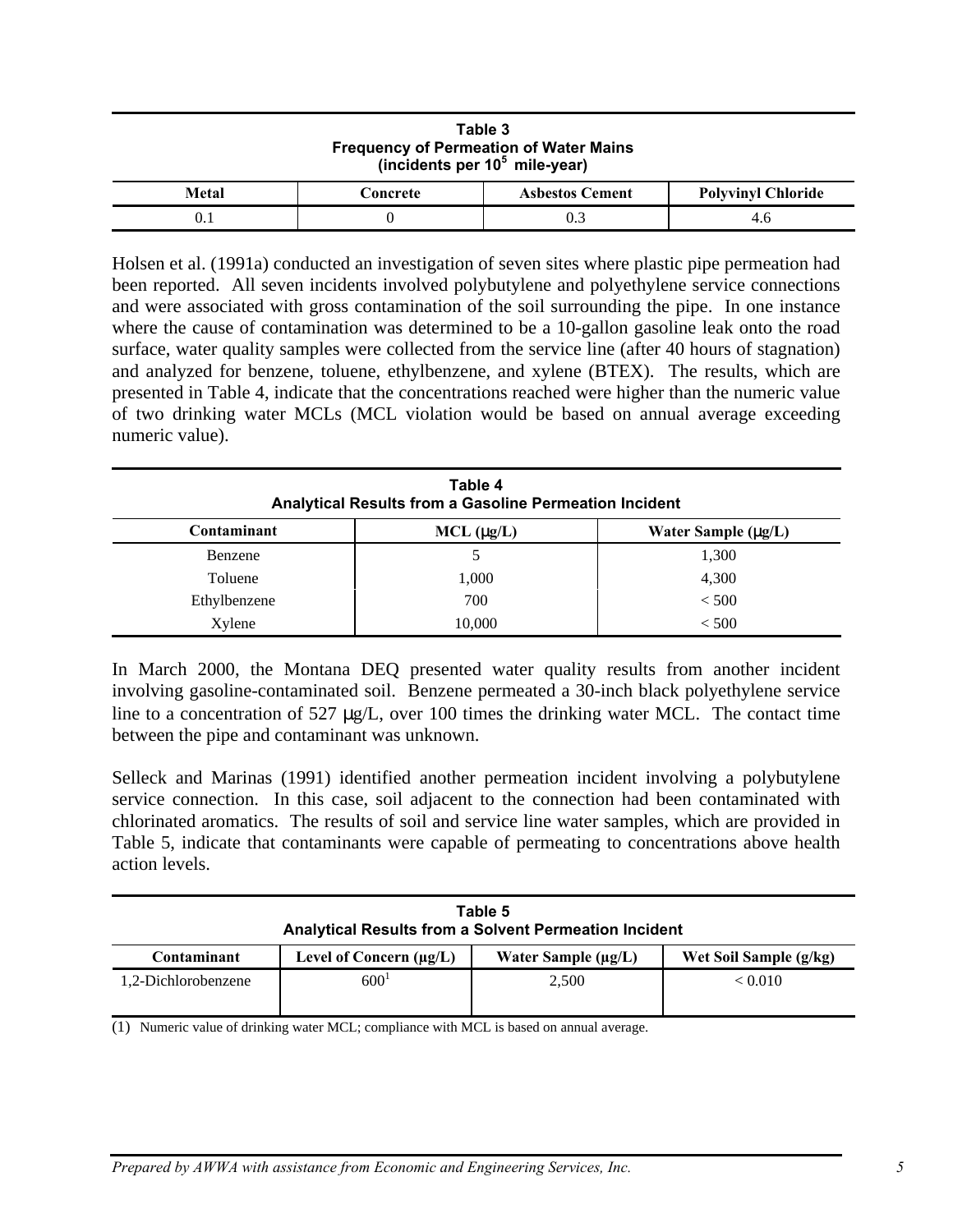#### **2.1.3 Laboratory Studies**

Laboratory studies have been conducted to determine the rate of permeation and time to penetration for several different combinations of contaminants and pipe materials. The primary limitation of these studies is the use of stagnant water columns, and the corresponding lack of convective dilution.

Park et al. (1991) presented the results of pipe-bottle studies using various mixtures of organic chemicals at varying activities. The findings (Table 6) support an important conclusion about the synergistic effects of organic mixtures. The addition of a readily permeable organic chemical to a mixture of relatively non-permeable organic chemicals increases the overall rate of permeation. This consideration is important because most chemical spills and contamination events involve mixtures of similar components (Glaza and Park, 1992).

| Table 6<br>Penetration Times for Organic Solutions Through Polybutylene Pipe |                 |           |                                             |  |
|------------------------------------------------------------------------------|-----------------|-----------|---------------------------------------------|--|
| Contaminant                                                                  | <b>Relative</b> |           | <b>Penetration Time</b> <sup>1</sup> (days) |  |
|                                                                              | Concentration   | Pure      | <b>Mixture</b>                              |  |
| Toluene                                                                      | 0.26            | $38 - 60$ | 16                                          |  |
| 1,2-Dichlorobenzene                                                          | 0.19            | >140      | 16                                          |  |
| Toluene                                                                      | 0.24            | $40 - 60$ | 9                                           |  |
| Trichloroethylene                                                            | 0.21            | 20        | 9                                           |  |
| Trichloroethylene                                                            | 0.31            | 9         | Q                                           |  |
| 1,2-Dichlorobenzene                                                          | 0.24            | > 80      | 10                                          |  |

(1) Defined as the time required to reach 1 mg/L in the pipe water

Joint gaskets have a high intrinsic permeability, but usually are not the primary pathway for permeation. The most common gasket materials include styrene-butadiene-rubber (SBR), chlorinated rubbers, fluorinated rubbers, nitrile rubbers, and ethylene-propylene-dienemonomers. Gaskets and seals are routinely used to join both iron and plastic pipes. According to Park et al. (1991), organic chemicals are approximately 5 to 100 times more permeable in gasket materials compared to polybutylene pipe. However, there are two reasons why most permeation events do not involve gaskets. First, the mass transfer area associated with gaskets is considerably smaller than that associated with pipelines (DWI0772, 1997). Second, gaskets are usually installed in areas where flow is continuous and flow velocities are high, which increases the dilution effectiveness (Holsen et al., 1991a).

#### **2.1.4 Desktop Studies**

The large pool of variables and boundary conditions complicate the task of quantifying pipeline permeation. Selleck and Marinas (1991) developed and presented analytical solutions for the permeation of hydrophobic contaminants through plastic water mains. The following two boundary conditions were considered: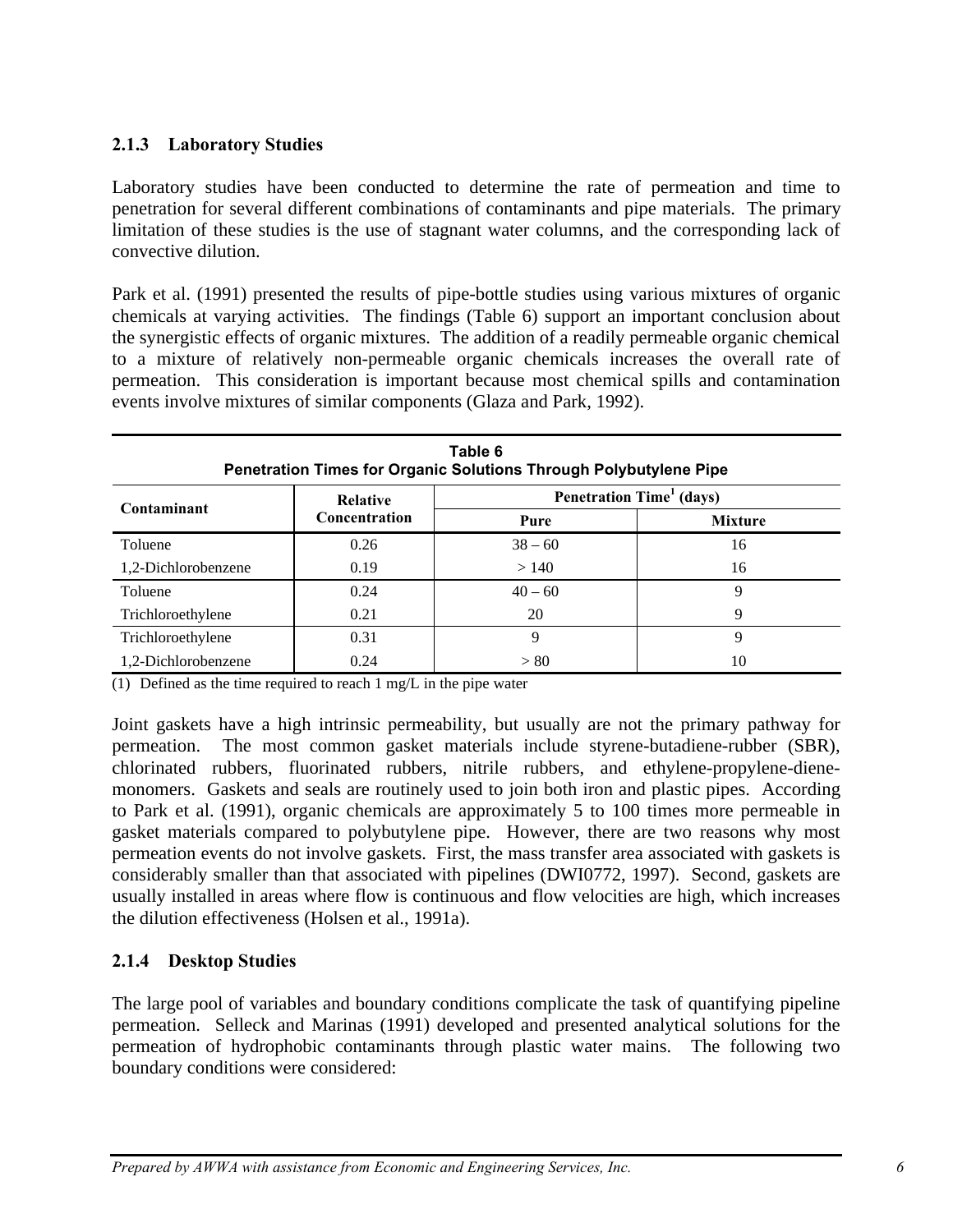- Case 1. New pipe installed in soil subject to gross contamination
- Case 2. Previously contaminated pipe flushed with clean water

The analytical solutions were used to calculate penetration times for  $\frac{3}{4}$ -inch polybutylene water mains exposed to a variety of organic contaminants. The results are presented in Table 7. The penetration times for the previously contaminated pipe were small, on the order of minutes. Conversely, the penetration times for the new pipe were on the order of weeks. This phenomenon has been laboratory-verified for PVC and polyethylene pipes as well. Organic chemicals and solvents promote swelling of polymeric materials, which in turn increases the rate of diffusion by several orders of magnitude (Selleck and Marinas, 1991).

| Table 7<br>Penetration Times <sup>1</sup> for Polybutylene Service Lines |         |             |  |  |
|--------------------------------------------------------------------------|---------|-------------|--|--|
| Case $1^2$<br>Case $2^3$<br>Contaminant                                  |         |             |  |  |
| Toluene                                                                  | 36 days | 54 minutes  |  |  |
| 1,2-Dichlorobenzene                                                      | 53 days | 20 minutes  |  |  |
| 1,3-Dichlorobenzene                                                      | 65 days | 24 minutes  |  |  |
| Tetrachloroethylene <sup>5</sup>                                         | 13 days | 5.5 minutes |  |  |

(1) Time to: toluene  $\geq 100 \mu g/L$ , 1,2-dichlorobenzene  $\geq 10 \mu g/L$ , 1,3-dichlorobenzene  $\geq 10 \mu g/L$ , tetrachloroethylene  $\geq 5 \mu g/L$ 

(2) New pipe

(3) Previously contaminated pipe flushed with clean water

These results indicate that a contamination incident cannot be corrected by simply flushing the line with clean water for a protracted period of time. Although contaminants may be removed from the internal surface, the pipe will retain its status as a swollen, highly permeable medium (Selleck and Marinas, 1991).

New PVC pipes exhibit lower permeation rates than new polyethylene or polybutylene pipes, primarily due to differences in the material matrices (DWI0772, 1997). PVC is an amorphous glassy polymer, while polyethylene and polybutylene are semicrystalline rubber. At low solute activities, PVC is virtually impermeable (penetration time of  $10<sup>5</sup>$  years). However, when exposed to high activity (e.g., saturated) organic conditions, such as those that would occur during gross chemical spillage, PVC pipe is softened to the point of failure. As a result, permeation rates increase dramatically (Selleck and Marinas, 1991; DWI0772, 1997).

Thermodynamic theory indicates that hydrostatic pressure within the pipeline provides negligible resistance to permeation at the pressure range commonly found in the distribution system (Selleck and Marinas, 1991).

#### **2.1.5 Health Impacts**

Many of the contaminants involved in permeation events are regulated by federal and state drinking water standards because of known health risks. These include the Phase I, II, IIb, and V Rules of the Safe Drinking Water Act. Maximum Contaminant Levels have been established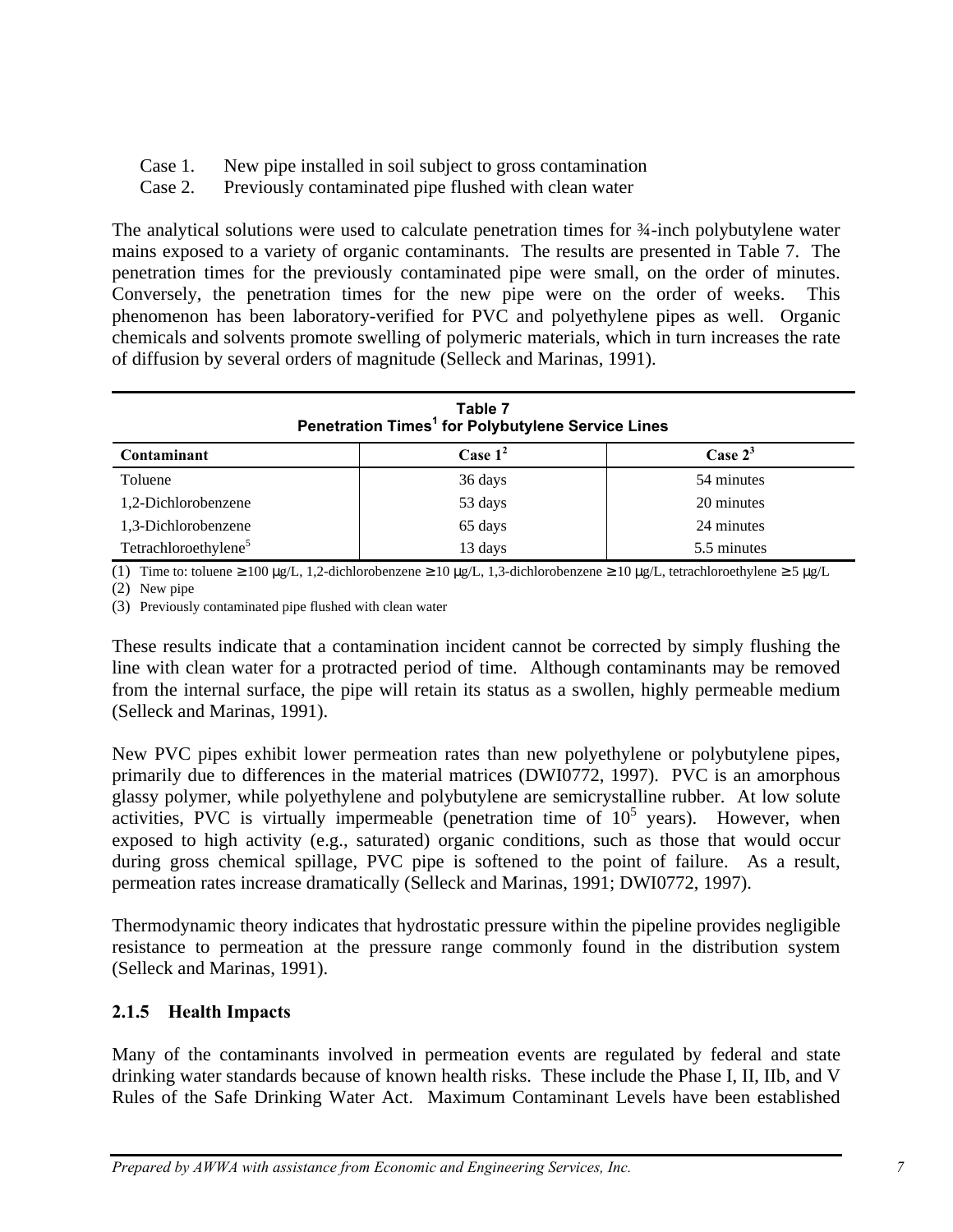and apply at the point of entry to the distribution system. These water quality standards are established based on risks associated with the ingestion (consumption) pathway and typically reflect health consequences resulting from long-term exposures. However, it is important to note that serious acute and chronic health effects can also occur through other pathways, including inhalation and dermal sorption (direct contact). Examples of non-consumptive water use where inhalation and dermal absorption risks may be incurred including showering and hand washing (Argonne National Laboratory Environmental Assessment Division, 2002). Potential health risks associated with these routes of exposure include skin rashes and respiratory distress.

The Chemical Health Effects Tables (U.S. Environmental Protection Agency, 2002a) provides a summary of potential adverse health effects from high/long-term exposure to hazardous chemicals in drinking water.

### **2.2 Leaching Occurrences and Health Impacts**

ANSI/NSF Standard 61: Drinking Water System Components – Health Effects (NSF International, 2001) establishes minimum health effects requirements for the chemical contaminants and impurities that are indirectly imparted (via leaching) to drinking water from products, components, and materials used in drinking water systems. This standard does not establish performance, taste and odor, or microbial growth support requirements for drinking water system products, components, or materials.

The products and materials covered under ANSI/NSF 61 relevant to this White Paper include protective materials (coatings, linings, solvent additives, etc.), joining and sealing materials (solvent cements, welding materials, gaskets, etc.), and pipes and related products (pipes, tanks, fittings, etc.). The NSF Drinking Water Additives Program started with cooperative agreement from the USEPA in 1985. Thus, there are many distribution system materials and components that were installed prior to the adoption of NSF standards. Despite the availability of NSFapproved materials and standards, it is not possible to ensure continuous adherence to existing standards under all circumstances.

A limited survey of 7 states (OR, CA, CO, FL, WA, TX, and NY) suggests that NSF Standard 61 certification is commonly required by State Health Departments for the components of drinking water distribution systems. All seven of the primacy agencies interviewed mandate the use of materials approved under NSF 61.

The overall and general method for certifying a particular product is described herein. First, product-specific information is reviewed "to determine the appropriate analytical testing and to ensure that the potential health effects of products or materials are accurately and adequately identified". This information includes but is not limited to complete formulation information for each water-contact material (e.g. percent or parts by weight for each chemical in the formulation), the total volume of water that the product can hold when filled to capacity, the maximum temperature to which the product, component, or material is exposed during its intended end use, and a list of published and unpublished toxicological studies relevant to the chemicals and impurities present in the product, component, or material.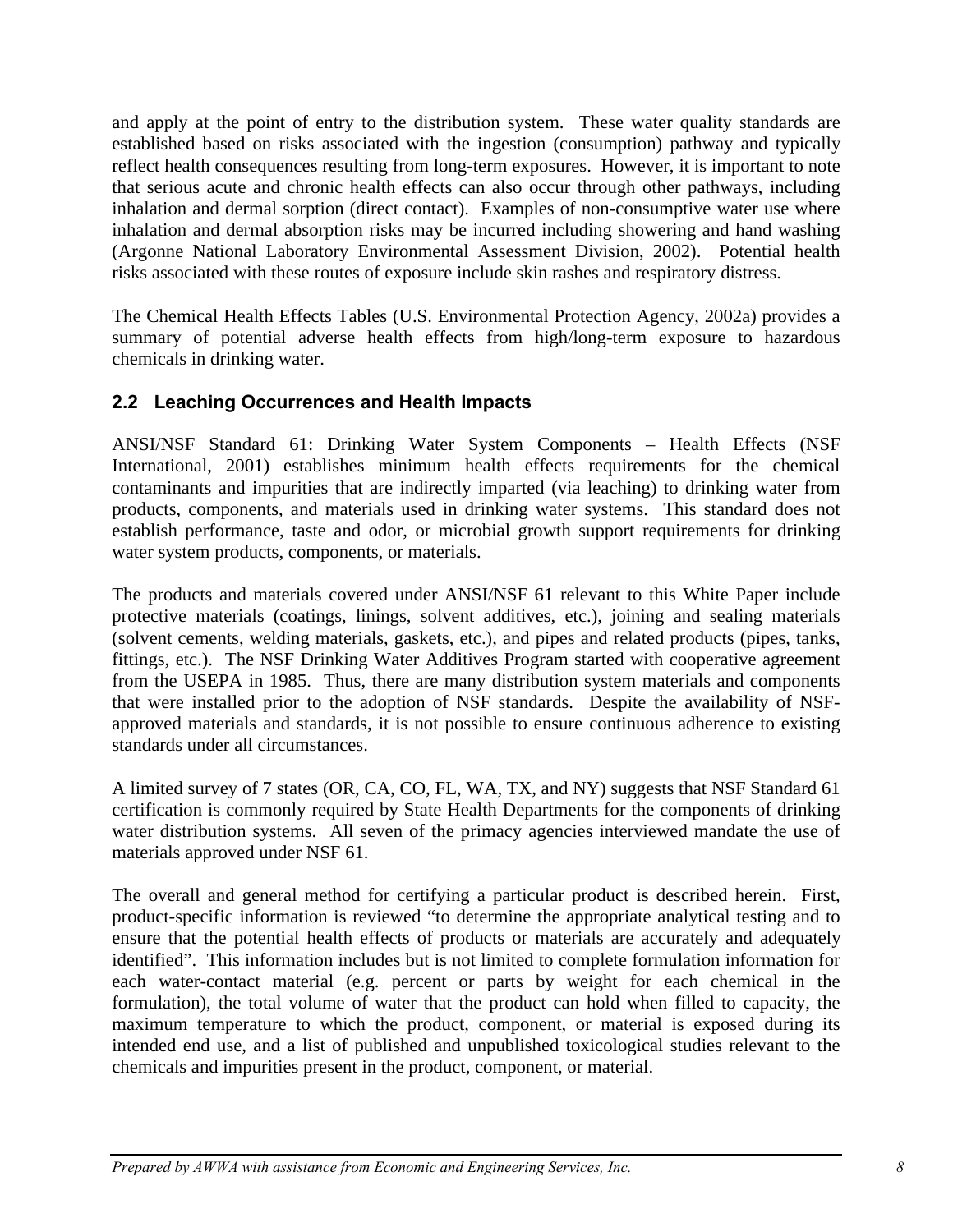Appropriate analytical testing of the exposure water includes a "minimum test battery" established for a material of common formulation and/or formulation-dependent analysis for uncommon or non-standard formulations.

The extraction procedures used to generate exposure water varies by product category (e.g. pipes and related products, barrier materials, joining and sealing materials, mechanical devices and others), by application (hot or cold etc.) and by configuration, size and material composition of the individual product as applicable. Some of the variables to be selected and/or adjusted include surface area-to-volume ratio, conditioning (e.g. cleaning and pre-soaking), exposure time, and single vs. multiple time point sampling protocols, filling, emersion or other contact arrangement and initial test-water quality characteristics.

Four extraction waters are specified and available for exposure:

- (1)  $pH = 5$ , with 2 mg/L available chlorine and 100 mg/L hardness;
- (2)  $pH = 6.5$ , with 2 mg/L available chlorine and 100 mg/L hardness;
- (3)  $pH = 8$  (organic analysis), with 0 mg/L available chlorine and 100 mg/L hardness;
- (4)  $pH = 10$ , 2 mg/L available chlorine.

Methods of preparing these waters are specified and the water or waters to be used for testing are either specified by material (e.g. the pH 6.5 water and the pH 10 water for copper and copper alloy pipe and tubing), or by formulation-specific selection criteria. Several entries within the standard direct the use of a conservative approach, for example:

"Products or materials whose intended uses fall under more than one section of this Standard shall be evaluated under the section having the most rigorous evaluation conditions. NOTE – Rigorous conditions are typically associated with shorter conditioning periods, longer exposure periods, higher surface-to-volume ratios and higher exposure temperatures."

The results of the laboratory analysis on the exposed extraction water are normalized to determine the level of contaminants projected "at the tap". The normalized contaminant concentrations are then compared to various criteria. The water quality criteria used to evaluate the normalized concentrations come from several sources. There are normative criteria based on the contaminants regulated by the USEPA and established by Health Canada or addressed by USEPA guidance. The single product allowable concentration (SPAC) utilized by NSF Standard 61 is one tenth of the regulatory (or guidance) MCL (or MAC), except for radionuclides for which the values are the same. There are six additional substances for which a SPAC has been established by NSF International and peer-reviewed. There are over 300 additional substances listed in NSF Standard 61 as threshold-of-evaluation chemicals, for which too little data exists to determine a SPAC and for which "a comprehensive literature search for the particular substance and consideration of structure-activity relationships" must be undertaken if certain threshold concentrations are exceeded.

NSF 61 also applies "informational drinking water criteria" which includes over 60 additional compounds with SPACs that have not been peer reviewed.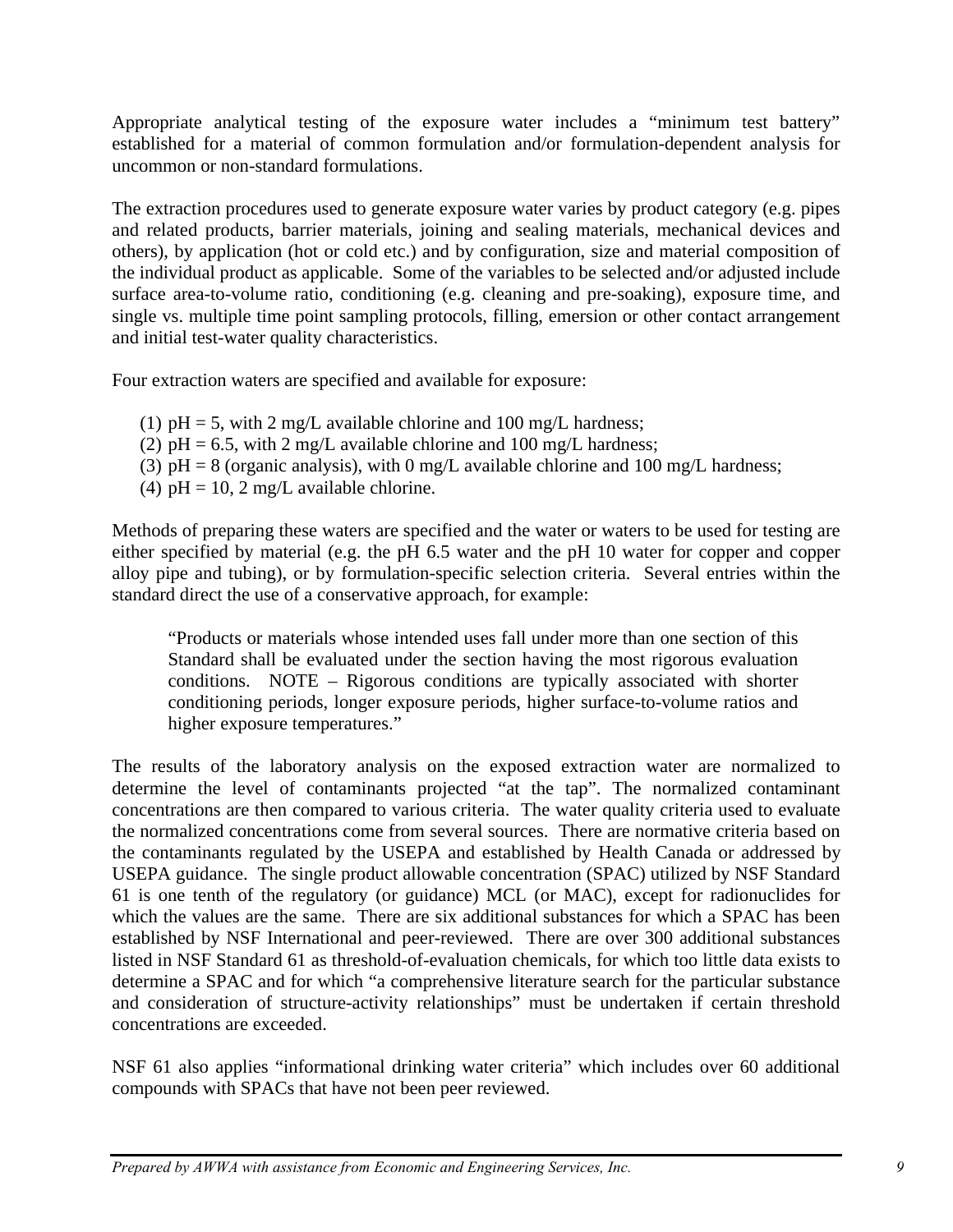#### **2.2.1 Plastic Water Mains**

Polyvinyl chloride (PVC) mains manufactured prior to 1977 contain elevated levels of vinyl chloride monomer, which are prone to leaching (Flournoy, 1999). Vinyl chloride is a toxic chemical with known carcinogenic effects; the drinking water MCL is 2 μg/L, enforceable at the point of entry to the distribution system.

Water quality samples collected from a rural water system in Kansas, which had installed over 100 miles of pre-1977 PVC, contained as much as 14 μg/L of VC. Of the 53 samples collected (from 4 unique sites) over a 6-year period, 55% exceeded the VC MCL. This finding motivated other states with pre-1977 PVC to monitor for VC within the distribution system. Other VC MCL exceedances were identified in Missouri, Iowa, Arkansas, and Texas. The study identified the following factors which promoted VC leaching:

- Small-diameter pipes (i.e.,  $\leq$  2 inches)
- High temperature (i.e.,  $\geq 50^{\circ}$ F)
- High contact times with pre-1977 PVC pipe (i.e.,  $\geq 1$  day)

No instances of MCL violations associated with leaching from PVC mains manufactured post-1977 were cited in the literature. Additional research is required to estimate the quantity of pre-1977 PVC mains still in use.

According to "The Handbook of PVC Pipe" (Uni-Bell, 3rd Edition) PVC pipe and fittings are immune to nearly all types of corrosion that could result in the leaching of corrosion products. The Handbook provides detailed data regarding the resistance of PVC pipe to numerous chemicals and states that PVC pipe and fittings are resistant to chemicals generally found in water and sewer systems.

Advantages and drawbacks of using plastic water mains are summarized in Table 8.

| Table 8<br><b>Features of Plastic Pipe</b> |                                                       |   |                                            |  |  |
|--------------------------------------------|-------------------------------------------------------|---|--------------------------------------------|--|--|
|                                            | <b>Drawbacks</b><br><b>Advantages</b>                 |   |                                            |  |  |
|                                            | Resistant to chemical corrosion and tuberculation     | ٠ | Vulnerable to permeation by organics       |  |  |
|                                            | Do not require linings                                |   | May leach organic chemicals                |  |  |
|                                            | More frequent mechanical failure<br>Low relative cost |   |                                            |  |  |
|                                            | Ease of handling and installation                     | ٠ | Reduced strength and flexibility (kinking) |  |  |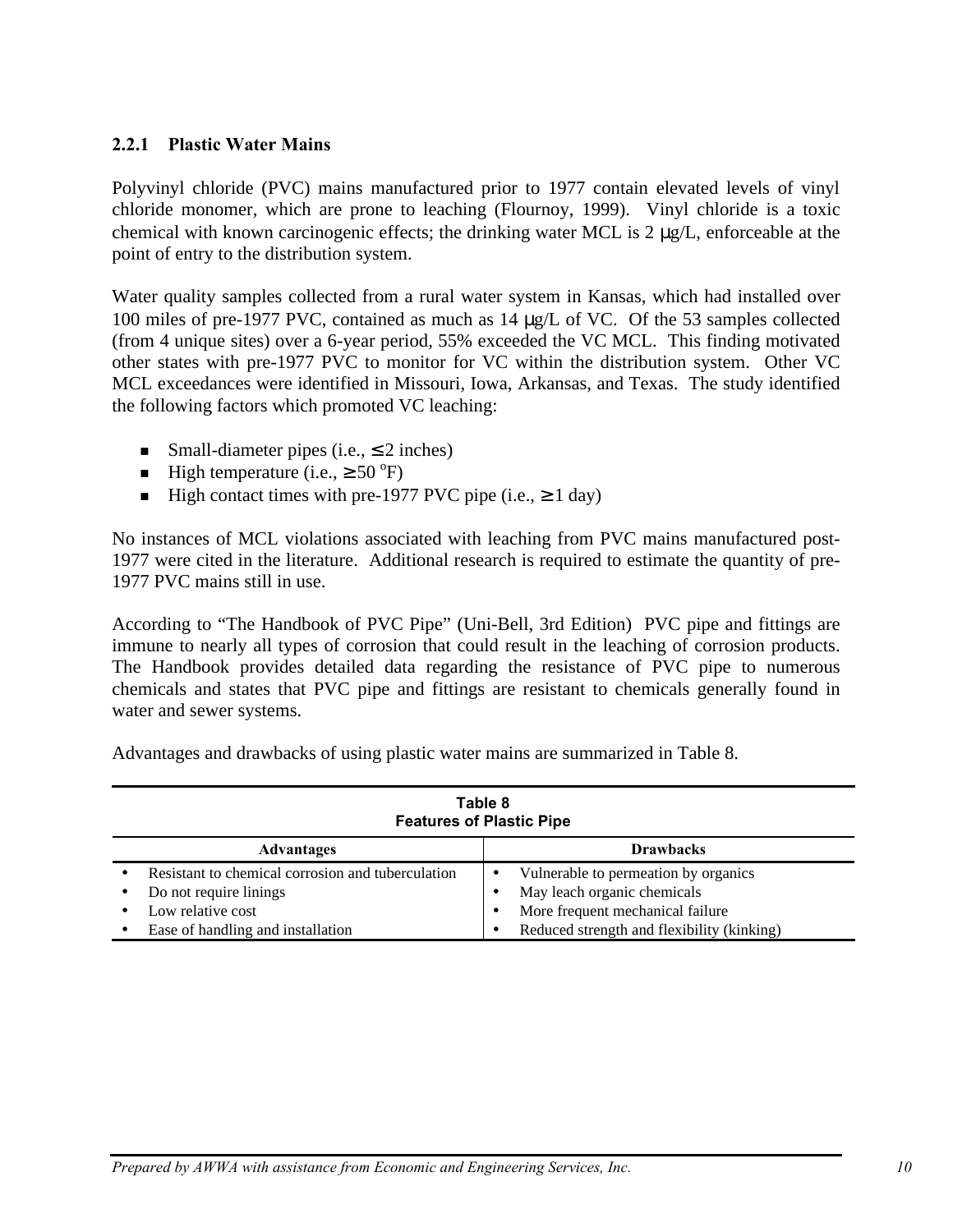#### **2.2.2 Cement Materials**

Cement-based materials include reinforced or pre-stressed concrete pipes, cement-mortar linings, and asbestos-cement pipe. Two general components of cement-based materials include the aggregates and the binder. The binder consists of calcium silicates and calcium aluminates in various proportions depending on the type of the cement (Leroy, Schock, Wagner, and Holtschulte, 1996).

Several types of degradation of cement materials can occur in the presence of acid waters or waters aggressive to calcium carbonate (Leroy, Schock, Wagner, and Holtschulte, 1996). Waters that have a very low ion content are aggressive to calcium hydroxide contained in hydrated cements (ACIPCO, 2002). These waters will also attack calcium silicate hydrates, which form the larger portion of cement hydrates. Although calcium silicate hydrates are nearly insoluble, soft waters can progressively hydrolyze them into silica gels, resulting in a soft surface with reduced mechanical strength. Calcium hydroxide will also leach from cement-mortar linings exposed to soft waters. The extent of leaching increases with the aggressiveness of the water and its residual time in the pipe and is inversely proportional to the diameter of the pipe.

Douglas and Merrill (1991) studied the deterioration of new cement-mortar linings under various water quality conditions. Field-testing demonstrated that aggressive water is capable of leaching cement compounds from these linings, causing significant increases in bulk solution pH, alkalinity, and calcium. The pH of stagnant water held in contact with cement-mortar lined pipes for one week increased from an initial value of 7 upwards as high as 12. While convective dilution reduced the magnitude of these water quality changes, it also resulted in a greater overall extent of leaching, as indicated by the depth of the linings calcium loss. Asphaltic seal coats significantly reduced cement-mortar deterioration.

Cement materials contain a variety of regulated inorganic chemicals, many of which are prone to leaching. Guo et al. (1998) conducted laboratory tests to determine the extent of leaching from ductile iron pipes lined *in situ* with portland cement (type I) mortar. The pipes were lined and cured in accordance with ANSI/AWWA Standard C602-89, and subsequently disinfected according to ANSI/AWWA C651-92. The test water was standard faucet water from a New Jersey utility. Under static conditions, arsenic, barium, cadmium, and chromium leached from the lining to maximum values roughly 10-20% of their respective drinking water MCLs. Further, the acid-soluble contents of arsenic, barium, cadmium, and chromium in the cement coating applied were only 3, 1.9, 13, and 6.6 percent of the cement industry maximum, respectively. Therefore, the extent of leaching could have been higher if an alternate cement lining had been applied. Additional research is necessary to understand the fate of heavy metals associated with cement leaching, and the degree of accumulation within distribution systems.

According to Berend and Trouwborst (1999), the application of cement-mortar lining can also lead to aluminum leaching. The aluminum content in cement-mortar linings varies, as shown in Table 9. One of the predominant crystalline phases in cement is tricalcium aluminate, which is believed to dissolve according to the following reaction:

(3)  $Ca_3Al_2O_6 + 6H_2O \rightarrow 3Ca^{2+} + 2Al^{3+} + 12OH^{-}$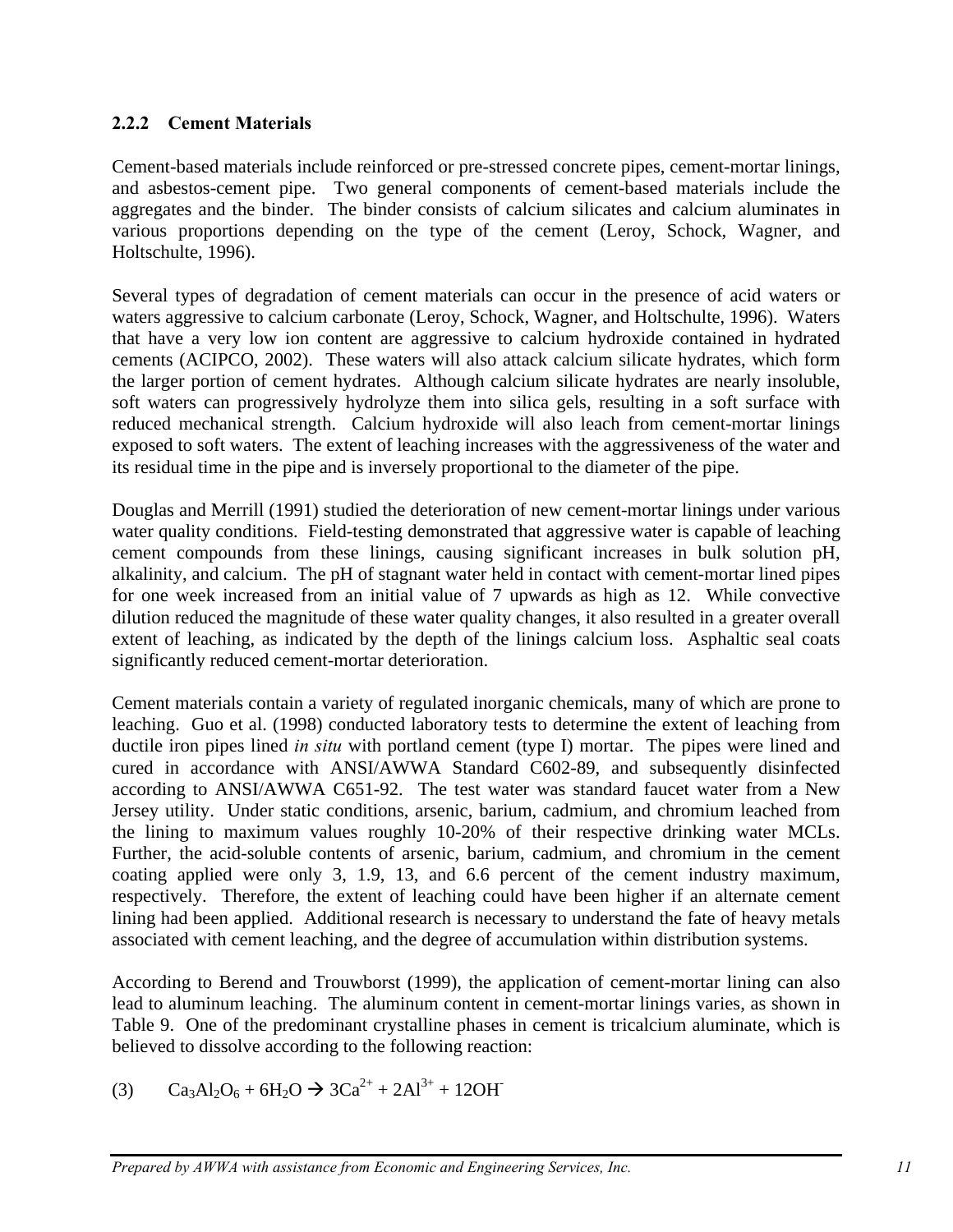| Table 9<br>Aluminum Composition of Common Cement Linings (% as $Al_2O_3$ ) |                                              |                               |                        |                                                     |
|----------------------------------------------------------------------------|----------------------------------------------|-------------------------------|------------------------|-----------------------------------------------------|
| <b>Blast Furnace</b><br><b>Cement</b>                                      | Pozzolanic<br>Metallurgical<br><b>Cement</b> | High-Alumina<br><b>Cement</b> | <b>Portland Cement</b> | <b>Berend and Trouwborst</b><br><b>Study Cement</b> |
| 13%                                                                        | 13%                                          | 36%                           | 5%                     | 18.7%                                               |

Aluminum poses serious health risks to hemodialysis patients. The European Union defines a maximum aluminum concentration of 30 μg/L in water used for hemodialysis. The USEPA has established a Secondary MCL range for aluminum of 50-200 μg/L.

In the study by Berend and Trouwborst (1999), the installation of 7,200 feet of cement-mortar lined ductile iron pipe caused aluminum levels in a water supply to increase from 5 μg/L to 690 μg/L over the course of 2 months. More than two years later, aluminum continued to leach from the lining and produce water with over 100 ìg/L of aluminum. This was attributed to several illnesses and a 32% mortality rate at a receiving dialysis center. The water in contact with the pipe was seawater that had been desalinated and subsequently treated with coal-filtration, fluoridation, and UV disinfection. The water was aggressive (maximum Langelier Index between –0.5 and –1.5), soft (hardness 15-20 mg/L as  $CaCO<sub>3</sub>$ ), of low alkalinity (no data) and high pH (8.5 to 9.5). The pipe had been lined with cement mortar at the factory by a rotary centrifugal process.

Aggressive, soft, and poorly buffered (i.e., low alkalinity) waters promote aluminum leaching from cementitious materials. These are the same water quality conditions that are conducive to leaching of lead and copper. The Lead and Copper Rule (USEPA, 1991) specifies a minimum pH within the distribution system of 7.0, but does not specify minimum alkalinity levels. Utilities are required to maintain optimal water quality parameters at the point of entry to the distribution system and at several locations within the distribution system to minimize lead and copper leaching at the tap.

The extent of leaching is also strongly related to the contact time between the water and the cement-mortar lining. In the study by Berend and Trouwborst (1999), the average contact time was 2.3 days.

Polyphosphate corrosion inhibitors attack and soften cement linings, thereby accelerating cementitious leaching. These corrosion inhibitors can also chelate and complex with soluble calcium and aluminum.

#### **2.2.3 Bituminous Coatings and Linings**

Asphalts and coal tars are bituminous materials that occur naturally or are derived from nondestructive separation of petroleum fractions. Bituminous coatings contain a complex mixture of many chemical compounds, the exact composition of which depends upon the individual source. Historically, the use of bituminous coatings has resulted in problems when exposed to soft,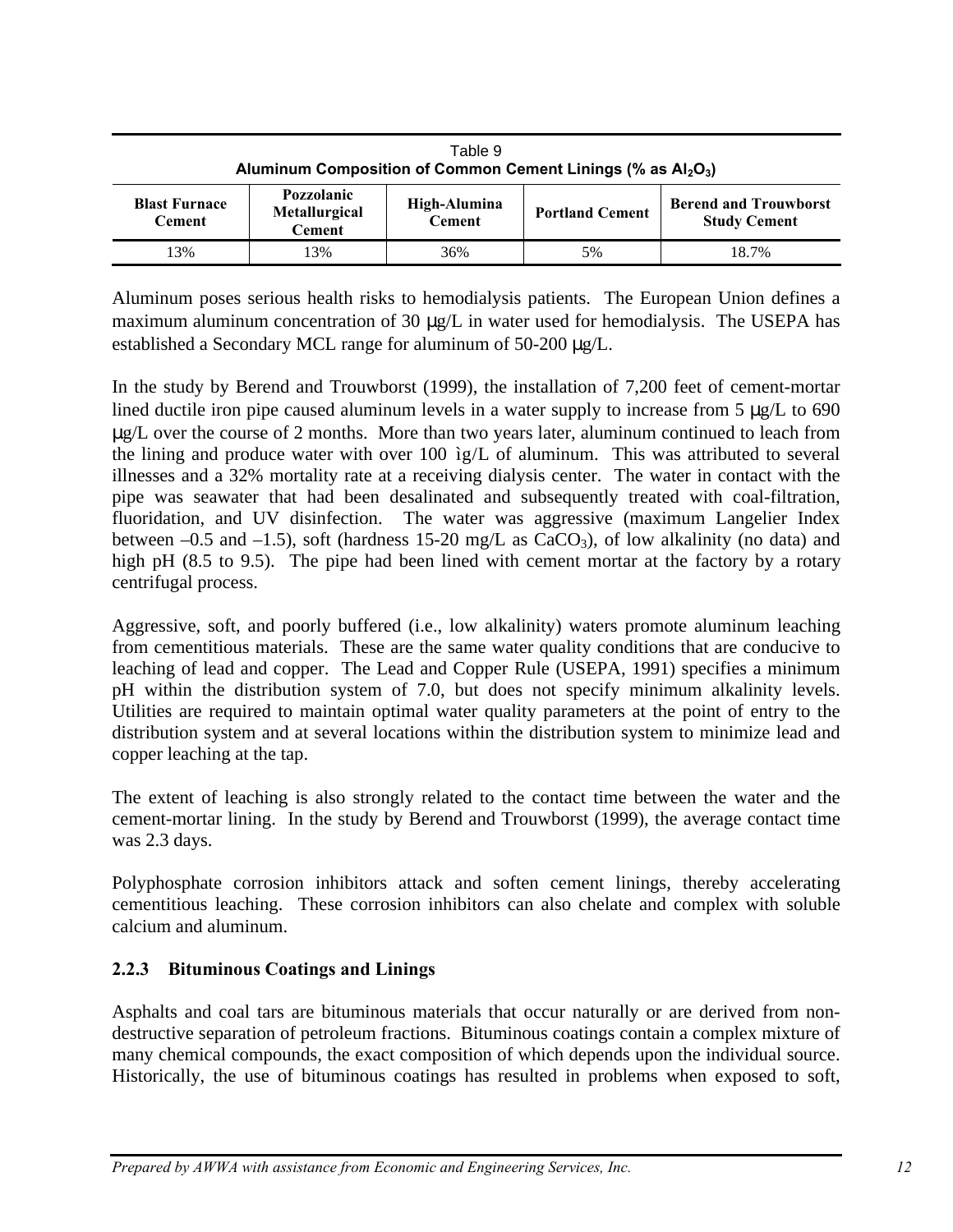acidic waters. Among these problems are red water discoloration, extensive tuberculation, and loss of carrying capacity.

The material properties of the coating systems are enhanced by the use of additives, the most obvious of which are the solvents used as a vehicle for application. However, these additives can diffuse through the coating and into the pipe water. Elevated levels of alkyl benzenes and polycyclic aromatic hydrocarbons (PAHs) have been reported in reservoirs with new bituminous coatings and linings (Yoo et al, 1984; Krasner and Means, 1985; Alben, 1980). While few additives from coating materials are included in prioritized lists of SOCs to be monitored in drinking water, proper application, curing, and testing prior to returning coated surfaces to service will minimize subsequent exposure to solvents used in application.

Alben et al (1989) studied leaching of organic contaminants from flat steel panels lined with various coatings, including vinyl, chlorinated rubber, epoxy, asphalt, and coal tar. Emphasis was given to the rate of leachate production and leachate composition. The test water was GAC processed tap water with a pH of 8 to 9. Leaching rates  $(mg/m^2$ -day or  $\mu g/L$ -day) were assessed over a period of 30 days. Organic contaminants were found at parts-per-billion levels in water compared to parts-per-thousand levels in the coating.

Concentrations of total organic carbon (TOC) in leachate from asphalt were the lowest of the five coatings studied. Alkyl benzenes constituted 72% of the leachate from asphalt coating. Based on the results of 30-day laboratory experiments with asphalt-coated test panels (coating thickness 536 μm), the rates of leaching were predicted for full-scale storage tanks with volume to surface area ratios ranging from 8.2 to 37.7  $\text{ft}^3/\text{ft}^2$  (2.5 to 11.5 m<sup>3</sup>/m<sup>2</sup>). Initial rates of leaching for the semi-volatile base-neutrals were found to range from 0.4 to 1.7 μg/L-day; after 30 days the rates dropped to  $0.2$  to  $1.0 \mu$ g/L-day.

Concentrations of TOC in leachate from coal tar were the second lowest of the five coatings studied (2 bituminous and 3 polymeric coatings). PAHs accounted for essentially all of the TOC in leachate from coal tar coating. Based on the results of 30-day laboratory experiments with coal tar-coated test panels (coating thickness 2,746 μm), the rates of leaching were predicted for full-scale storage tanks with volume to surface area ratios ranging from 8.2 to 37.7  $\text{ft}^3/\text{ft}^2$  (2.5 to 11.5 m<sup>3</sup>/m<sup>2</sup>). Initial rates of leaching for the PAHs were found to range from 2.6 to 12  $\mu$ g/L-day; after 30 days the rates were similar at 2.3 to 11 μg/L-day.

There have been incidents of PAH leaching from coal tar linings that have ultimately led to taste and odor complaints. In one particular case, a butterfly valve failed while in the closed position, thus creating an artificial dead-end along a pipe stretch coated with coal tar. Upon repairing the valve and reopening it, the utility received several odor complaints. Water quality sampling revealed that anthracene, naphthalene, and other PAHs were present at concentrations in excess of 5,000 μg/L (Satchwill, 2002).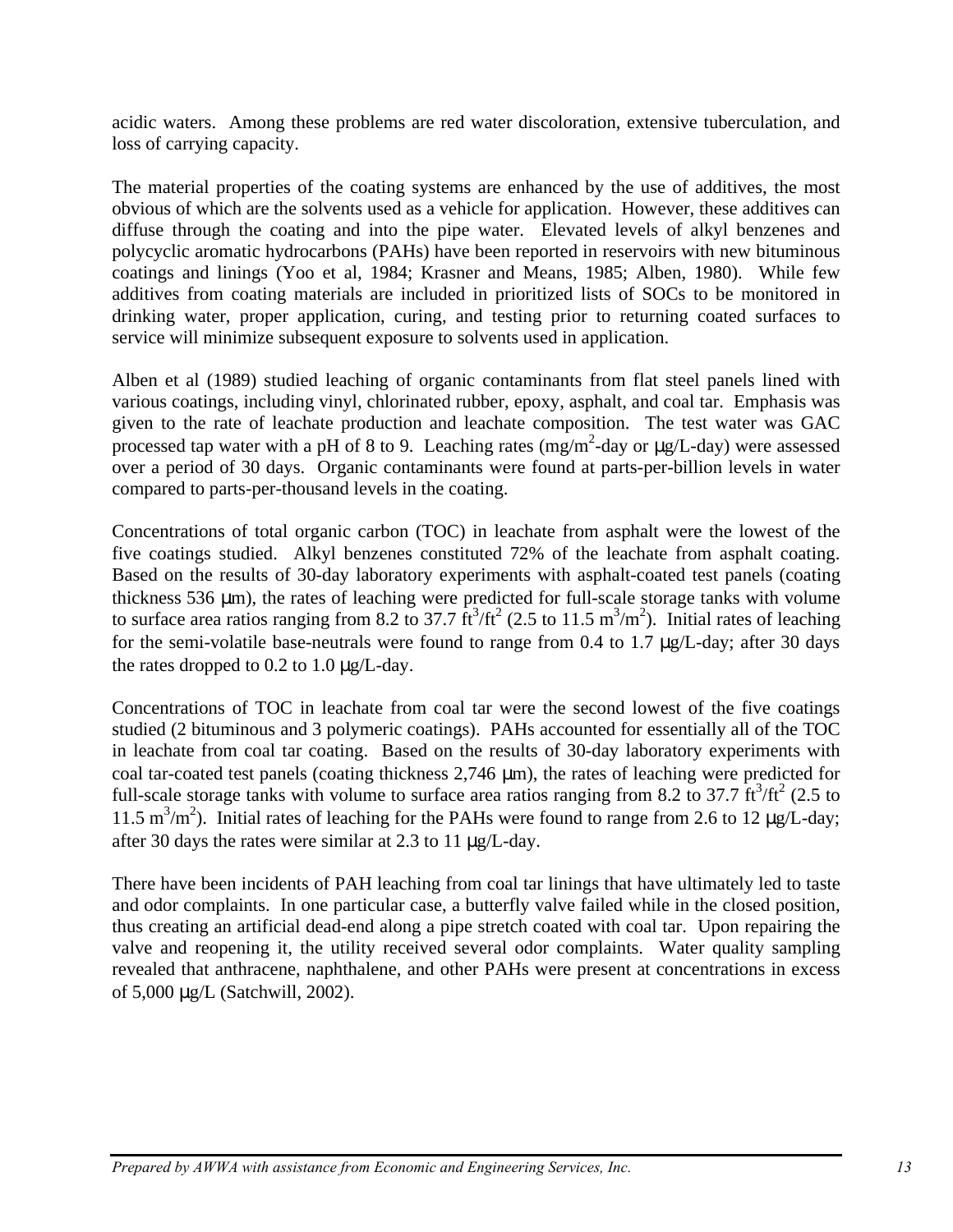#### **2.2.4 Epoxy Coatings and Linings**

Epoxy coating starts out as a dry powder which is produced by combining organic epoxy resins with appropriate curing agents, fillers, and pigments. When heated, the powder melts and its constituents react to form complex cross-linked polymers.

Alben et al (1989) studied leaching of organic contaminants from epoxy-coated flat steel panels, with emphasis on the rate of leachate production and leachate composition. The test water was GAC processed tap water with a pH of 8 to 9. Leaching rates  $(mg/m^2$ -day or  $\mu g/L$ -day) were assessed over a period of 30 days and found to decay as a simple exponential.

Concentrations of TOC in leachate from epoxy resin were the highest of the five coatings studied (2 bituminous and 3 polymeric coatings). The solvents methyl isobutyl ketone (MIBK), ortho-, meta-, and para-xylene represented a major portion (51%) of leachate from the epoxy coating. Based on the results of 30-day laboratory experiments with epoxy-coated test panels (coating thickness 393 μm), the rates of leaching were predicted for full-scale storage tanks with volume to surface area ratios ranging from 8.2 to 37.7  $\text{ft}^3/\text{ft}^2$  (2.5 to 11.5 m<sup>3</sup>/m<sup>2</sup>). Initial rates of leaching for the solvents were found to range from 40 to 187 μg/L-day; after 30 days the rates dropped to 8 to 37 μg/L-day.

These findings were further supported by field studies. Solvents (MIBK, xylenes) from an epoxy coating were also detected in effluent from 2 of 3 storage tanks that were monitored one month after application of the coating (Alben et al, 1989).

The extent of leaching of organic contaminants from epoxy resin linings was found to be strongly dependent on the duration of the curing process (DWI0032). Longer curing periods produced more stable linings.

The City of Calgary performed leaching studies with pipe coupons coated with two-component epoxy resins (Satchwill, 2002). Five different NSF and AWWA approved epoxy resins were independently investigated. Application and curing of the epoxy resin involved the following steps: (1) applying the initial coating followed by verification that application meets wet film thickness specification, (2) 24 hours of air drying followed by verification that application meets dry film thickness specification, (3) applying a second epoxy coating (followed by verification), and (4) 24 hours of air drying (followed by verification.) The coupons were then filled with water and held for 72 hours prior to analysis for TOC and VOCs. The results, which are provided in Table 10, illustrate the extreme extent of leaching from new epoxy resins into stagnant water columns.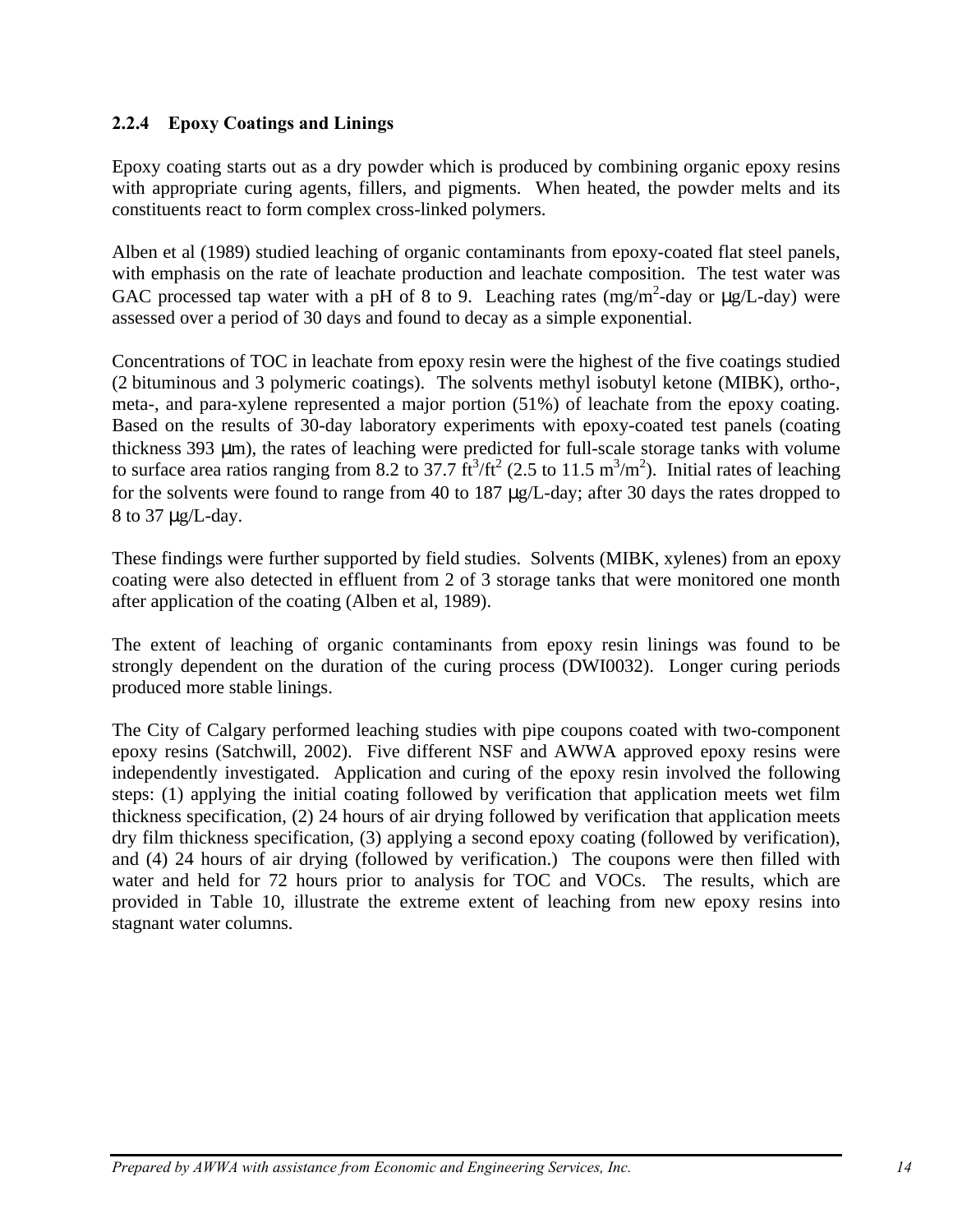| Table 10<br>72-Hour Epoxy Resin Leaching Results |               |              |  |
|--------------------------------------------------|---------------|--------------|--|
| Coating                                          | $BTEX$ (mg/L) | $TOC$ (mg/L) |  |
| Epoxy 1                                          | 13.2          | 166          |  |
| Epoxy 2                                          | 4.9           | 34           |  |
| Epoxy 3                                          | 48.0          | 279          |  |
| Epoxy 4                                          | 0.2           | 345          |  |
| Epoxy 5                                          | 25.6          | 143          |  |

Benzyl alcohol and epoxy resin oligomers have been identified in leachate from epoxy coated water mains (Crathorne et al, 1984; Watts et al, 1983).

# **3.0 Prevention and Mitigation Methods**

#### **3.1 Indicators**

The majority of the contaminants of concern with respect to permeation and leaching events are organic chemicals, including volatile, semi-volatile, and non-volatile substances. While many of these contaminants are regulated under national and/or state drinking water standards, and are thus monitored at the source, others fall into the class of unregulated organics. Some of these unregulated contaminants are potential health concerns and are listed on the Contaminant Candidate List (CCL) under the Unregulated Contaminant Monitoring Rule (UCMR).

Source water quality monitoring will not aid in detecting contamination events that occur within the distribution system, including permeation and leaching. However, there are other methods and indicators that can be used to prevent and identify contamination events. The following potential indicators are addressed:

- Taste and odor of tap water
- Installation inspection/Site use review
- Environmental monitoring
- Release to service monitoring

#### **3.1.1 Taste and Odor of Water**

Taste and odor (T&O) complaints have previously led to the identification of gross subsurface contamination. The key question in this regard is whether or not T&O detection is useful for identifying a contamination event *before* significant health risks are incurred (through consumption). Table 11 provides a comparison of risk thresholds versus T&O thresholds for several organic substances commonly involved in permeation and leaching events. The effect of mixing chemicals on the T&O thresholds is unknown.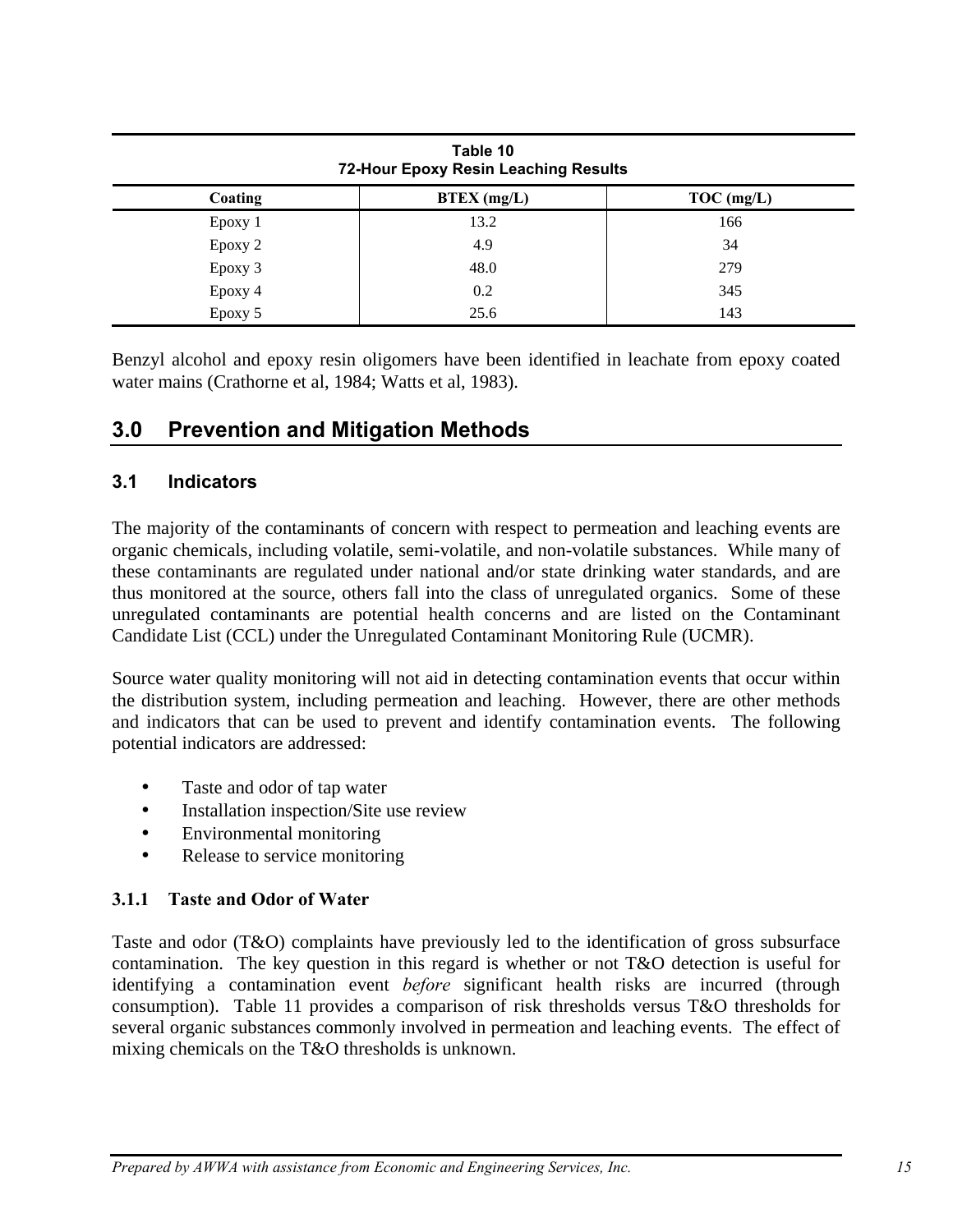| <u>a i della bene i algun i lli a citalia i algun a collibanimo</u> |                            |                        |                       |                                                 |  |
|---------------------------------------------------------------------|----------------------------|------------------------|-----------------------|-------------------------------------------------|--|
| Contaminant                                                         | MCL                        | <b>Taste Threshold</b> | <b>Odor Threshold</b> | <b>Detectable</b><br><b>Before Risk?</b><br>(3) |  |
| Benzene                                                             | $5 \mu g/L$                | 500-4,500 µg/L         | $2,000 \mu g/L$       | N <sub>o</sub>                                  |  |
| Ethylbenzene                                                        | $700 \mu g/L$              | $29 \mu g/L$           | $29 \mu g/L$          | Yes                                             |  |
| Xylenes                                                             | $10 \text{ mg/L}$          | No Data                | $2.2 \text{ mg/L}$    | Yes                                             |  |
| Naphthalene                                                         | 300 $\mu$ g/L <sup>1</sup> | No Data                | $300 \mu g/L$         | N <sub>o</sub>                                  |  |
| 1.2-Dichloroethane                                                  | $5 \mu g/L$                | $29,000 \mu g/L$       | No Data               | N <sub>0</sub>                                  |  |
| Tetrachloroethylene (PCE)                                           | $5 \mu g/L$                | $300 \mu g/L$          | No Data               | N <sub>o</sub>                                  |  |
| Methyl Isobutyl Ketone (MIBK)                                       | 500 $\mu$ g/L <sup>2</sup> | No Data                | $20,000 \mu g/L$      | N <sub>o</sub>                                  |  |
| Vinyl Chloride                                                      | $2 \mu g/L$                | None                   | None                  | N <sub>o</sub>                                  |  |
| <b>Styrene</b>                                                      | $100 \mu g/L$              | $730 \mu g/L$          | No Data               | N <sub>0</sub>                                  |  |

**Table 11 Organoleptic versus Risk Thresholds for Pure Compounds**

(1) State of New Jersey MCL

(2) State of Wisconsin MCL

(3) Health risk level based on long-term exposure.

In most instances, the risk threshold is substantially lower than either the taste or odor thresholds. However, while there are contaminants for which the organoleptic thresholds are lower than the levels where long-term exposure is a concern, the most prevalent sources of contamination are events like petroleum product releases where a combination of compounds with varying organoleptic and risk thresholds will be present.

#### **3.1.2 Installation Inspection/ Site Use Review**

There are currently no certification requirements in published literature for installers or inspectors with regard to identifying potential subsurface contamination or installing pipes or fittings in regions of potential contamination. Standards ANSI/AWWA C900 through C950 cover plastic pipe and recommend consultation with the pipe manufacturer prior to selecting a material if a water main must pass through an area of gross contamination. The UPC specifies that clean soil be used as backfill around buried pipes.

Activities and procedures that are typical of construction within areas believed to be at significant risk of contamination include reviewing site use(s) and performing environmental monitoring during installation.

Historical and current site use will allow the construction team to assess the probability of contamination as well as the specific contaminants for which to look. The contamination of soil and/or groundwater by highly permeable substances can often be identified during construction activities through the use of air quality monitoring equipment and/or passive soil gas surveys. Gas chromatographic instruments, including photo-ionization detectors (PIDs) and flameionization detectors (FIDs), are tools that can be used to detect hydrocarbons in the vapor phase (or headspace) at the parts-per-million level. Passive soil gas sampling involves the use of specially designed sorbents to capture volatile and semi-volatile organic compounds in soil and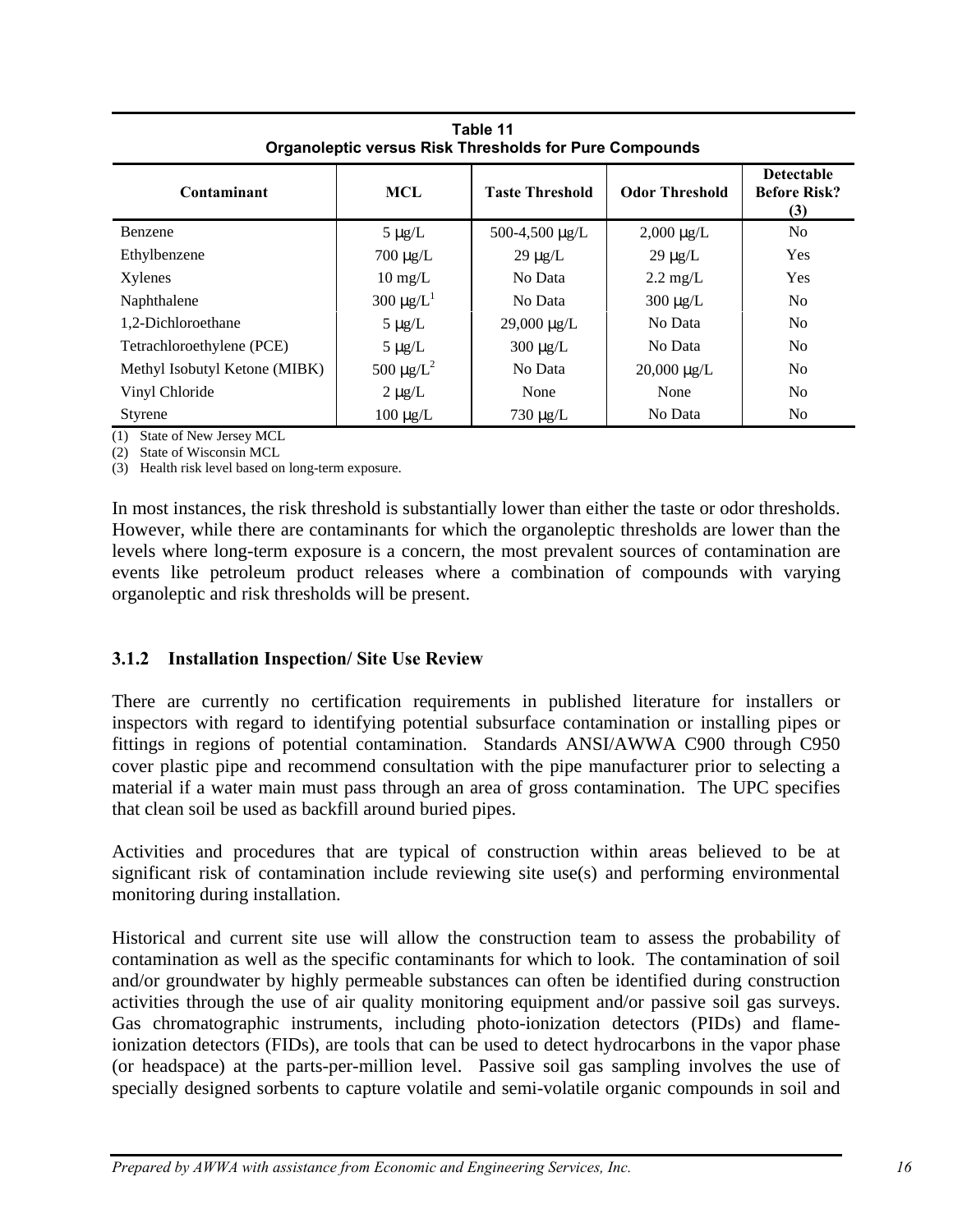water. Passive soil gas sampling provides quantitative, time-integrated data of organic contamination.

# **3.1.3 Monitoring**

Monitoring is critical to ensure that a new or rehabilitated main can be safely released to service. Some utilities have developed water quality "release to service" standards for new and repaired mains. Typical monitoring parameters include total coliform bacteria, HPC, pH, disinfectant residual, turbidity, and odor. However, monitoring for additional parameters may be warranted based on knowledge of materials used and/or site-specific water quality or environmental conditions. For example, monitoring for BTEX and MIBK following application of an epoxy coating can be used to evaluate the extent of leaching and potentially identify problems with the lining material or manufacturers defects.

# **3.2 Maintenance**

Stagnation of water can exacerbate permeation and leaching incidents. Poor convective dilution of permeated or leached solvents is associated with stagnant areas of the distribution system. The extent of leaching of cementitious and organic material exhibits some relationship to the contact time between the pipe and internal water. Unidirectional flushing and reservoir turnover can be used to encourage fluid movement, minimize residence time, and replace stagnant water. Flushing does not suppress the process of leaching, but the movement of fluid helps to prevent the accumulation of contaminants in a localized area. Studies have demonstrated the ineffectiveness of flushing to mitigate a permeation incident. While flushing may replace the contaminated water, the pipeline retains its swollen, highly permeable state. In these instances, pipe replacement is an effective practice.

With respect to permeation, most incidents occur along service connections due to their small diameter and frequent stagnation, however, service lines are not owned by the utility (USEPA, 1999). Thus, in the event of a permeation event involving a service connection the consumer would need to flush the tap long enough to draw water from a point beyond the service line to avoid exposure to potentially contaminated water.

# **3.2 Design and Installation**

Prevention of permeation and leaching requires proper materials selection and installation practices. The phenomena of permeation and leaching require consideration of the environments surrounding and within the pipe, respectively. From a design perspective, permeation can be precluded by identifying the area of installation and recognizing the potential for past or future gross spillage of organic chemicals and petroleum products.

ANSI/AWWA Standards C900 through C950 state that if a water main must pass through an area of gross contamination, the manufacturer should be consulted regarding the permeation of pipe walls and joint fittings prior to selecting the material. The Standards also note that research has documented that pipe materials such as polyethylene, polybutylene, polyvinyl chloride, and asbestos cement; and elastomers, may be subject to permeation by lower molecular weight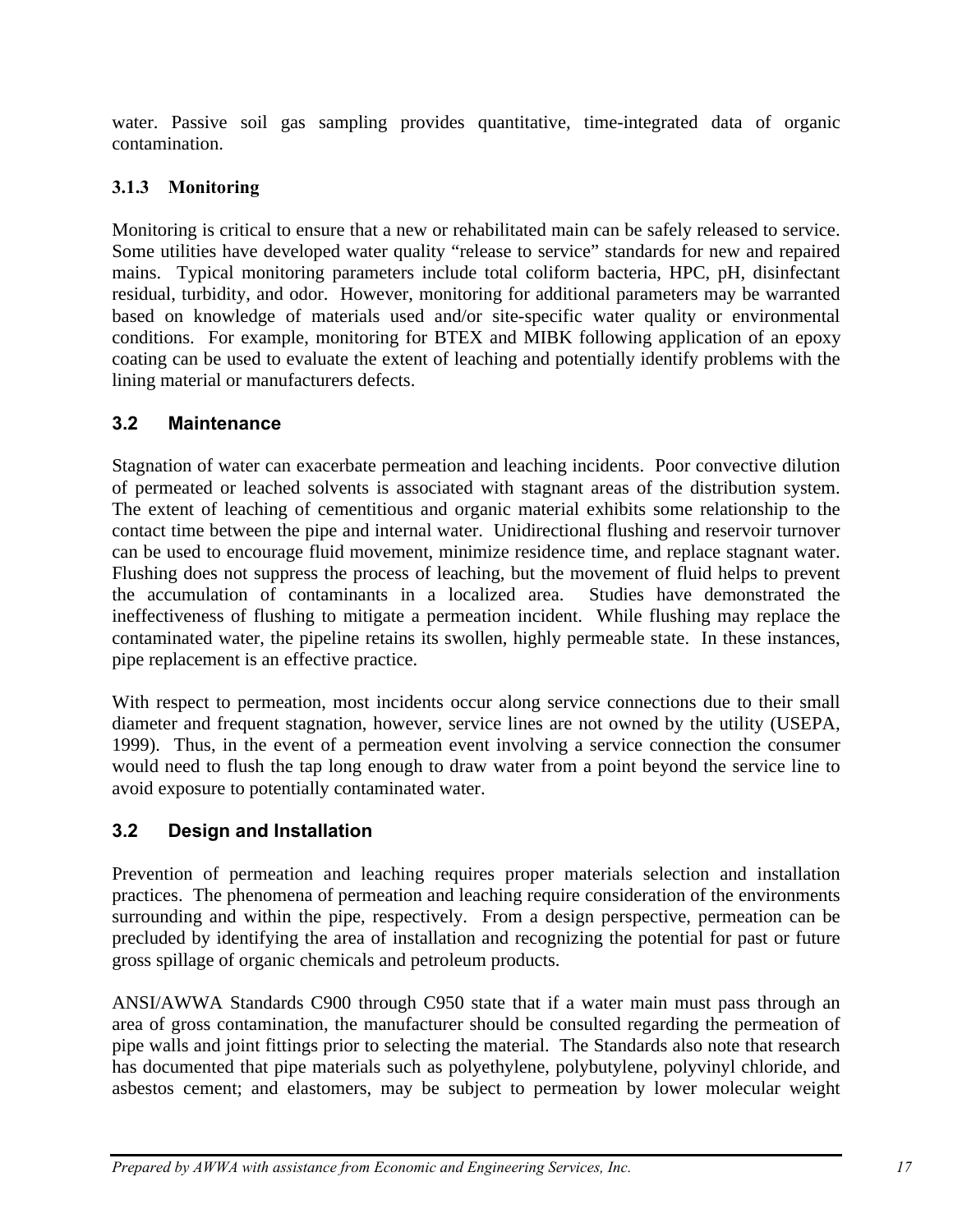organic solvents or petroleum products. Ten State Standards (Great Lakes…1997) states that non-permeable materials shall be used for all portions of the system including water mains, service connections, and hydrant leads in areas of distribution systems where the groundwater is contaminated by organic compounds. The Uniform Plumbing Code does not discuss permeation directly. It does state that clean soil will be used as backfill around buried pipes and seems to recognize some potential for contamination from the pipe-embedment environment The UPC does not, however, specifically address installation through contaminated soils or permeation as a pathway of exposure.

To prevent leaching from cement-based pipes and linings, knowledge of water quality is necessary when determining the appropriateness of certain materials. ANSI/AWWA Standard C401-98 provides guidance on the application of asbestos cement pipes based on internal water quality characteristics, as summarized in Table 12.

| Table 12<br><b>Aggressiveness of Water towards Asbestos-Cement Pipe</b>                       |               |                  |   |  |  |
|-----------------------------------------------------------------------------------------------|---------------|------------------|---|--|--|
| <b>Langelier Index</b><br><b>Recommended Pipe Type</b><br>$pH + log(AH)$<br><b>Water Type</b> |               |                  |   |  |  |
| <b>Highly Aggressive</b>                                                                      | < 10.0        | $\langle -2.0$   | * |  |  |
| Moderately Aggressive                                                                         | $10.0 - 11.9$ | $-2.0$ to $-0.1$ |   |  |  |
| Nonaggressive<br>I and II<br>$\geq 12.0$<br>$\geq$ ()                                         |               |                  |   |  |  |

Source: ANSI/AWWA Standard C401-98

\*The serviceability of pipe for such applications should be established by the purchaser in conjunction with the manufacturer Type I – no limit on uncombined calcium hydroxide

Type  $II - 1.0\%$  or less uncombined calcium hydroxide

 $A =$  Alkalinity as mg/L CaCO<sub>3</sub>; H = Calcium hardness as mg/L CaCO<sub>3</sub>

The rate of leaching of organic additives was found to decrease exponentially with time. Therefore, it is recommended that newly lined pipes be pre-soaked prior to release to service. Normal hydrostatic testing and disinfection activities will help remediate leaching. Extending the curing process will also help improve the stability of epoxy linings.

Additional Standards applicable to design, installation, and application of pipelines, linings, and coatings are summarized below:

- AWWA Manual M9 provides information related to design, handling, delivery, laying, field testing, and disinfection of concrete pressure pipe.
- AWWA Standard C600-606 covers pipe installation procedures
- ANSI/AWWA C104 through C153 covers ductile iron pipe, fittings, linings, coatings, gaskets, and joints.
- ANSI/AWWA C200 through 222 covers steel pipe, linings, coatings, and joints.
- ANSI/AWWA C300 through 304 covers concrete pipe.
- ANSI/AWWA C400 through C403 covers AC Pipe.
- ANSI/AWWA C800-89 covers service lines.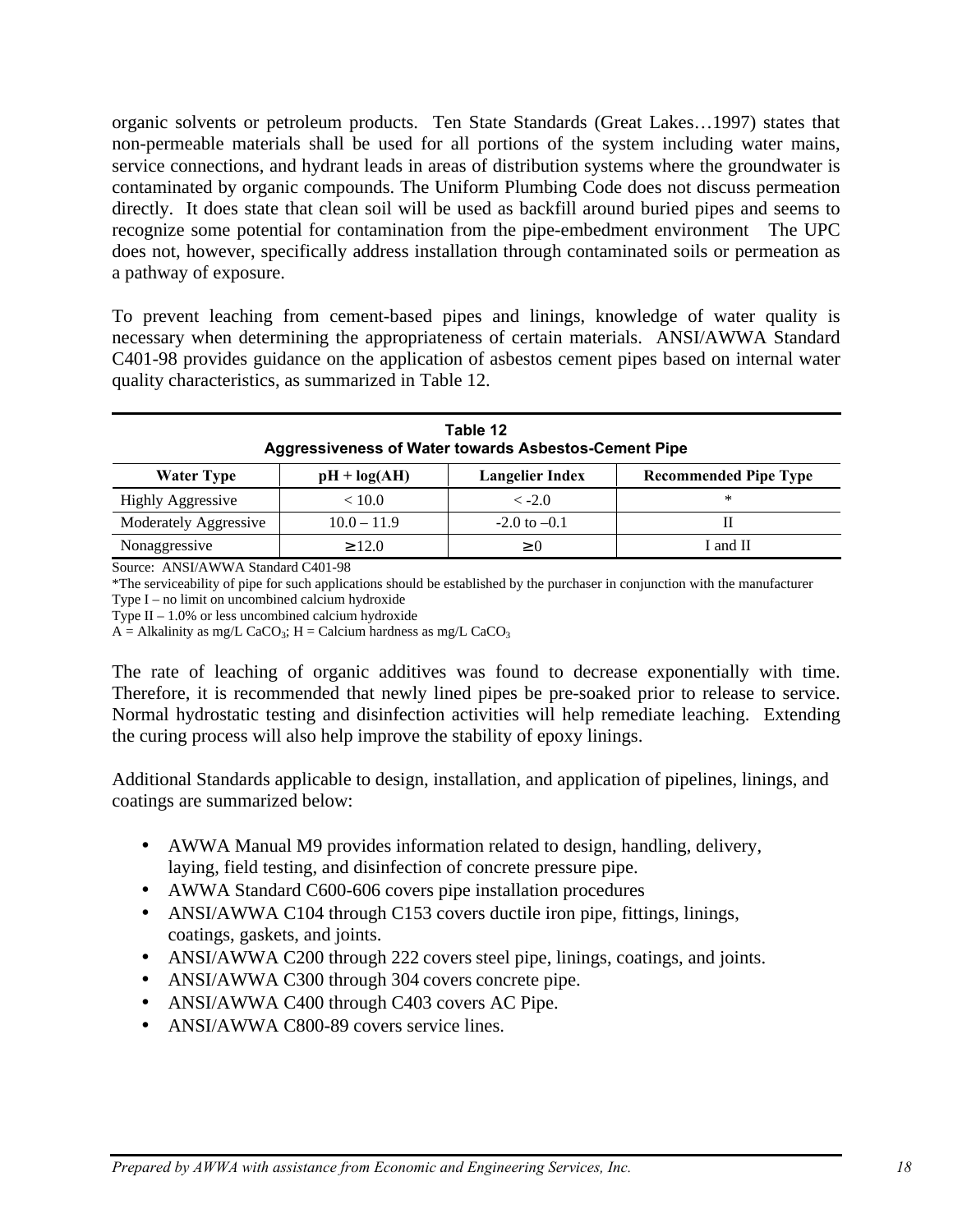### **3.3 Source Water Treatment**

Water quality plays in important role in the process of materials leaching. Key parameters in this regard include pH, alkalinity, and dissolved inorganic ions. Water quality parameter requirements for minimizing soluble lead and copper levels are provided in the Lead and Copper Rule (USEPA, 1991). Suitable water quality conditions for the installation of asbestos-cement pipe were summarized previously.

Based on a study by Brend and Trouwborst (1999), aluminum leaching from portland cement and blast furnace slag cement only occurred in low alkalinity water. Based on this study, the following recommendations were established:

- In-situ linings of ordinary portland cement should not be used if the alkalinity is less than 55 mg/L as  $CaCO<sub>3</sub>$ .
- Factory-applied cement linings should not be used if the alkalinity is below 25 mg/L as  $CaCO<sub>3</sub>$ .

Vik and Hedberg (1991) provided the following recommended water quality conditions to avoid leaching of cement-based materials, including AC and concrete pipes and cement mortar lining.

- $\bullet$  pH > 7
- Alkalinity > 15 mg/L as  $CaCO<sub>3</sub>$
- Calcium >  $10 \text{ mg/L}$
- Sulfate  $< 200$  mg/L
- Aggressive  $CO<sub>2</sub> < 5$  mg/L

# **4.0 Summary**

Distribution system infrastructure and appurtenances including piping, linings, fixtures, and solders can react with the water they supply as well as the external environment. Permeation and leaching are two mechanisms that can result in the degradation of the distributed water. Leaching from cement linings can occur in soft, aggressive, poorly buffered waters. Under static conditions, metals such as aluminum, arsenic, barium, chromium, and cadmium can leach from cement linings, even when NSF approved materials are used and linings are applied according to AWWA standards. Current provisions of the Safe Drinking Water Act do not require monitoring for heavy metals beyond the point of entry to the distribution system, and additional research would be required to assess the degree of metals accumulation within the distribution system. Vinyl chloride can leach from pre-1977 PVC pipe. No instances of MCL violations were cited in association with post 1977 PVC pipe. Volatile organics present in the ground water or vadose zone can permeate plastic piping and gaskets. Permeation is typically most severe for small diameter, low-flow pipes. The literature cites instances where MCL violations have occurred at the point of consumption, although current provisions of the Safe Drinking Water Act do not require monitoring for volatile organic compounds beyond the point of entry to the distribution system. In most instances, the risk threshold of chemical contaminants is substantially lower than either the taste or odor thresholds, suggesting that utilities cannot rely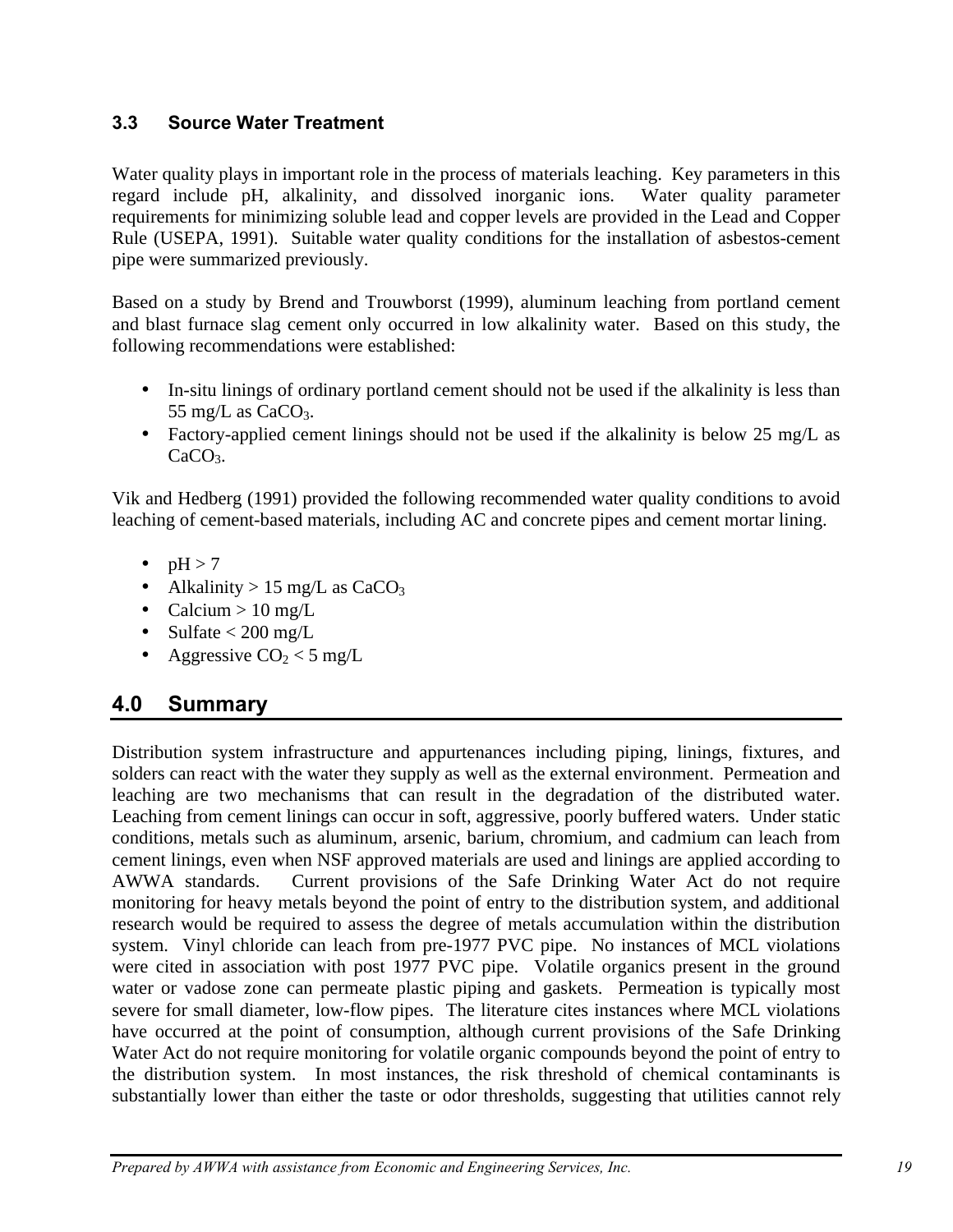confidently on customers' perception of taste and odor for identifying contamination events. Unidirectional flushing can be used to rid the distribution system of stagnant, contaminated water, but additional research is needed to determine the fraction of heavy metals and organics that can be removed through flushing. Permeated plastic piping must be replaced since the piping retains its swollen porous state after permeation. NSF Standard 61 and numerous AWWA Standards have been developed to prevent the degradation of drinking water due to contact with piping materials. Materials selection, design, and installation considerations based on water quality and environmental conditions are addressed in these Standards.

# **Bibliography**

ACIPCO. "Linings." June 12, 2002.

<http://www.acipco.com/international/products/Sec13.pdf>

Alben, K., Bruchet, A., and Shpirt, E., January 1989. *Leachate from Organic Coating Materials Used in Potable Water Distribution Systems*. Denver, CO, AWWARF.

ANSI/AWWA Standard C401-98. *The Selection of Asbestos-Cement Pressure Pipe, 4 In. through 16 In. (100 mm through 400 mm), for Water Distribution Systems*. AWWA, Denver, CO.

Argonne National Laboratory Environmental Assessment Division. "Identify Potential Exposure Pathways." *The Ecological Risk Assessment Process*. June 12, 2002. <http://web.ead.anl.gov/ecorisk/process/html/ch2/2.3.6.htm>

Benjamin, M., H. Sontheimer, P. Leroy, 1996. Internal Corrosion of Water Distribution Systems. AWWARF and TZW. Denver, Co.

Berend, Kenrick and Trouwborst, Tom, July 1999, "Cement-mortar pipes as a source of aluminum, "*Journal AWWA*, Vol. 91 No. 7, pp. 91-100.

Bureau of Environmental Health Assessment and Massachusetts Department of Public Health, October 1997, "Health consultation, Duxbury Water Distribution, Duxbury, Plymouth County, Massachusetts," http://www.atsdr.cdc.gov/HAC/PHA/duxbury/dux\_p1.html

Douglas, B.D., Merrill, D.T., December 1991. *Control of Water Quality Deterioration Caused By Corrosion of Cement-Mortar Pipe Linings*. Denver, CO: AWWARF.

DWI0032, March 1990, "Effect of Distribution on Organic Contaminants in Potable Water," FWR.

DWI0441, May 1992, "Effects of Organic Chemicals in Contaminated Land on Buried Services," FWR.

DWI0772, December 1997, "Permeation of Benzene, Trichloroethene and Tetrachloroethene through Plastic Pipe," FWR.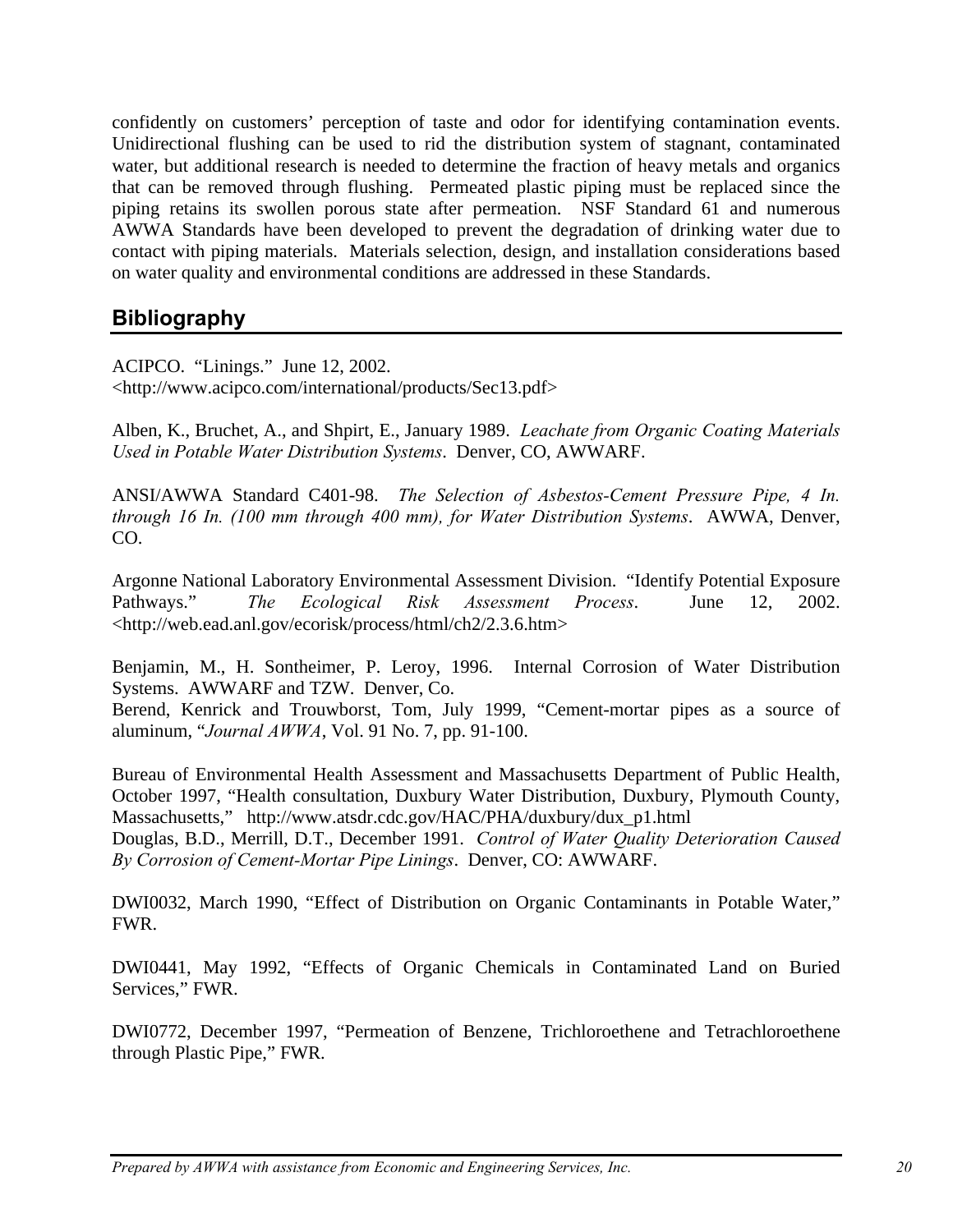Flournoy, Ralph L., Monroe, David, Chestnut, Naima-Halim, and Kumar, Vinita, June 1999, "Health Effects from Vinyl Chloride Monomer Leaching from pre-1977 PVC pipe," 1999 AWWA Annual Conference Proceedings.

Glaza, Edward C. and Park, Jae K., July 1992, "Permeation of Organic Contaminants Through Gasketed Pipe Joints," *Journal AWWA*, Vol. 84 No. 7, pp. 92-100.

Great Lakes Upper Mississippi River Board of State Public Health & Environmental Managers. 1997. *Recommended Standards for Water Works*. Albany, NY: Health Education Services.

Guo, Qizhong, Toomuluri, Parvati J., and Eckert, James O., March 1998, "Leachability of regulated metals from cement-mortar linings," *Journal AWWA*, Vol. 90 No. 3, pp. 62-73.

Hammer, Bill, March 2000, News Release - Montana Department of Environmental Quality, http://www.dep.state.mt.us/press/press2000/PR031700.asp.

Holsen, Thomas M., Park, Jae K., Jenkins, David, and Selleck, Robert E., August 1991, "Contamination of Potable Water by Permeation of Plastic Pipe," *Journal AWWA*, Vol. 83 No. 8, pp. 53-56.

Holsen, Thomas M., Park, Jae K., Bontoux, Laurent, Jenkins, David, and Selleck, Robert E., November 1991, "The Effect of Soils on the Permeation of Plastic Pipes by Organic Chemicals," *Journal AWWA*, Vol. 83 No. 11, pp. 85-91.

Kirmeyer, G., M. LeChevallier, M. Friedman, J. Funk, K. Martel, M. Karim, and J. Harbour. 2001. *Pathogen Intrusion Into the Distribution System*. Denver, CO: AWWARF and AWWA.

Leroy, P., M. Schock, I. Wagner, and H. Holtschulte. 1996. Internal Corrosion of Water Distribution Systems. AWWARF and TZW. Denver, Co.

National Sanitation Foundation. 2001. NSF Standard 61 Drinking Water System Components— Health Effects. ANSI/NSF Standard 61. National Sanitation Foundation International.

Park, Jae K., Bontoux, Laurent, Holsen Thomas M., Jenkins David, and Selleck, Robert E., October 1991, "Permeation of Polybutylene Pipe and Gasket Material by Organic Chemicals," *Journal AWWA*, Vol. 83 No. 10, pp. 71-78.

"Plastics Contaminate Tap Water with Hormone Disruptors," ENDS Report, June 1999, Issue 293

Satchwill, Trevor. "The Impact of Pipe Coatings on Drinking Water Quality." June 12, 2002. <http://www.awwoa.ab.ca/Acrobat/PipeCoatings.pdf>

Selleck, Robert E. and Marinas, Benito J., July 1991, "Analyzing the Permeation of Organic Chemicals Through Plastic Pipes," *Journal AWWA*, Vol. 83 No. 7, pp. 92-97.